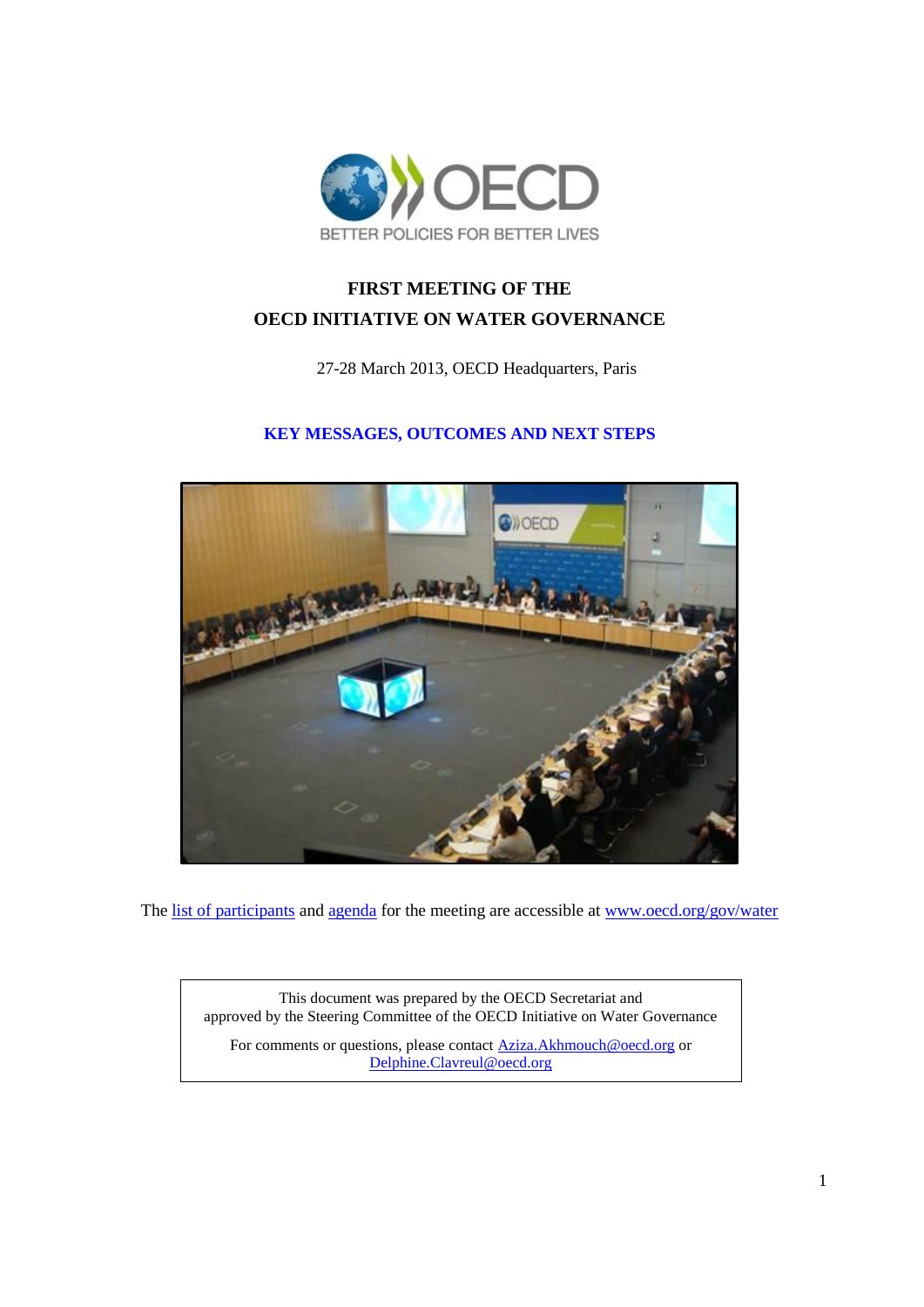## **TABLE OF CONTENTS**

| One Year after Marseille: Where do we stand in achieving water governance targets?7         |  |
|---------------------------------------------------------------------------------------------|--|
| Tour de table on recent water governance reforms in OECD and non OECD countries12           |  |
| Group discussion on meeting the water governance challenge in cities and their hinterland15 |  |
| Tour de table on recent water governance reforms in OECD and non OECD cities 16             |  |
| Group discussion on the strategic orientations of the OECD Water Governance Initiative 17   |  |
|                                                                                             |  |
|                                                                                             |  |
|                                                                                             |  |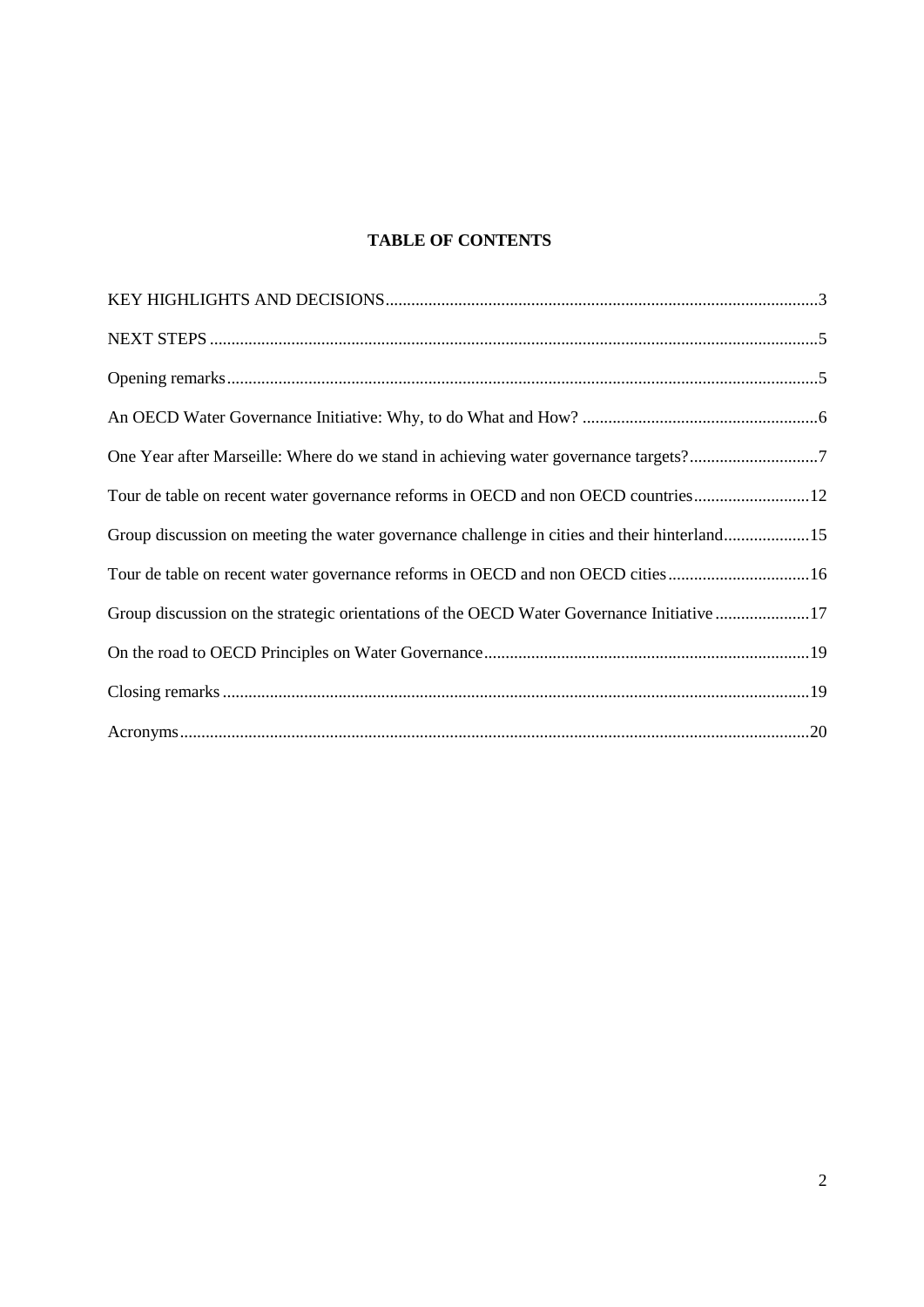1. The 1<sup>st</sup> meeting of the OECD Initiative on Water Governance was held at OECD Headquarters, Paris on 27-28 March 2013. The event gathered **75 major stakeholders**, from national governments, local/regional/basin authorities, private sector, NGOs, (public and private) service providers, regulators, international organisations, donor agencies, academia, as well as independent experts. In all, **25 countries** were represented, including **spearheads of regional water networks** in Asia, North America, Latin America, Africa and Europe.

- 2. The meeting had the following objectives:
	- $\checkmark$  agree on the scope, mandate and activities of the Initiative;
	- $\checkmark$  take stock of the progress since the 6<sup>th</sup> World Water Forum (Marseille, 2012);
	- $\checkmark$  share recent water governance reform in OECD and non OECD countries and cities; and
	- $\checkmark$  discuss strategic and operational organisation of the Network.

## <span id="page-2-0"></span>**KEY HIGHLIGHTS AND DECISIONS**

- 3. Delegates **WELCOMED** the OECD Initiative on Water Governance as:
	- An innovative **multi-stakeholder platform** involving a wide range of institutions, OECD and non OECD countries, public, private and non-for-profit sectors to build alliances and prepare the governance stream of the  $7^{\text{th}}$  WWF (Korea, 2015);
	- A **collective effort** of many founding organisations and partners to develop an ambitious water governance agenda, build bridges across issues, consolidate what already exists and works well, and avoid overlaps and duplications;
	- A **concrete outcome** of the OECD commitment at the  $6<sup>th</sup>$  WWF (Marseille, 2012) to bring forward good governance in the water sector and move from solutions to actions;
	- A **strategic addition to the OECD body of work and policy tools** to help meet the world water challenges and overcome implementation bottlenecks in a pluri-disciplinary approach
- 4. Delegates **AGREED** that the OECD Water Governance Initiative will
	- Serve as an **International Policy Forum** to cross-fertilize knowledge and experience sharing on water governance gaps, success stories, failures and progress;
	- Provide a **permanent consultation mechanism** to raise the profile of governance in the Global Water Agenda and post-2015 development Agenda while conveying key messages and outcomes from the work to be carried out;
	- Work as an **advisory body** to help governments take the needed steps for effective water governance reforms through **peer-review** dialogue to show ways forwards;
	- Support the implementation of the **6 governance targets** designed for the  $6<sup>th</sup>$  WWF up to the  $7<sup>th</sup>$ WWF through experience sharing, analytical work, case studies and benchmarks;
	- Develop **policy tools** to support water governance reform processes such as *toolboxes*, priority *action plans* to identify what fits best for each region/country/city; *indicators* to support evaluation and performance assessment of water governance and facilitate bench-learning; *forward-looking targets* to guide long-term public actions on future water governance challenges;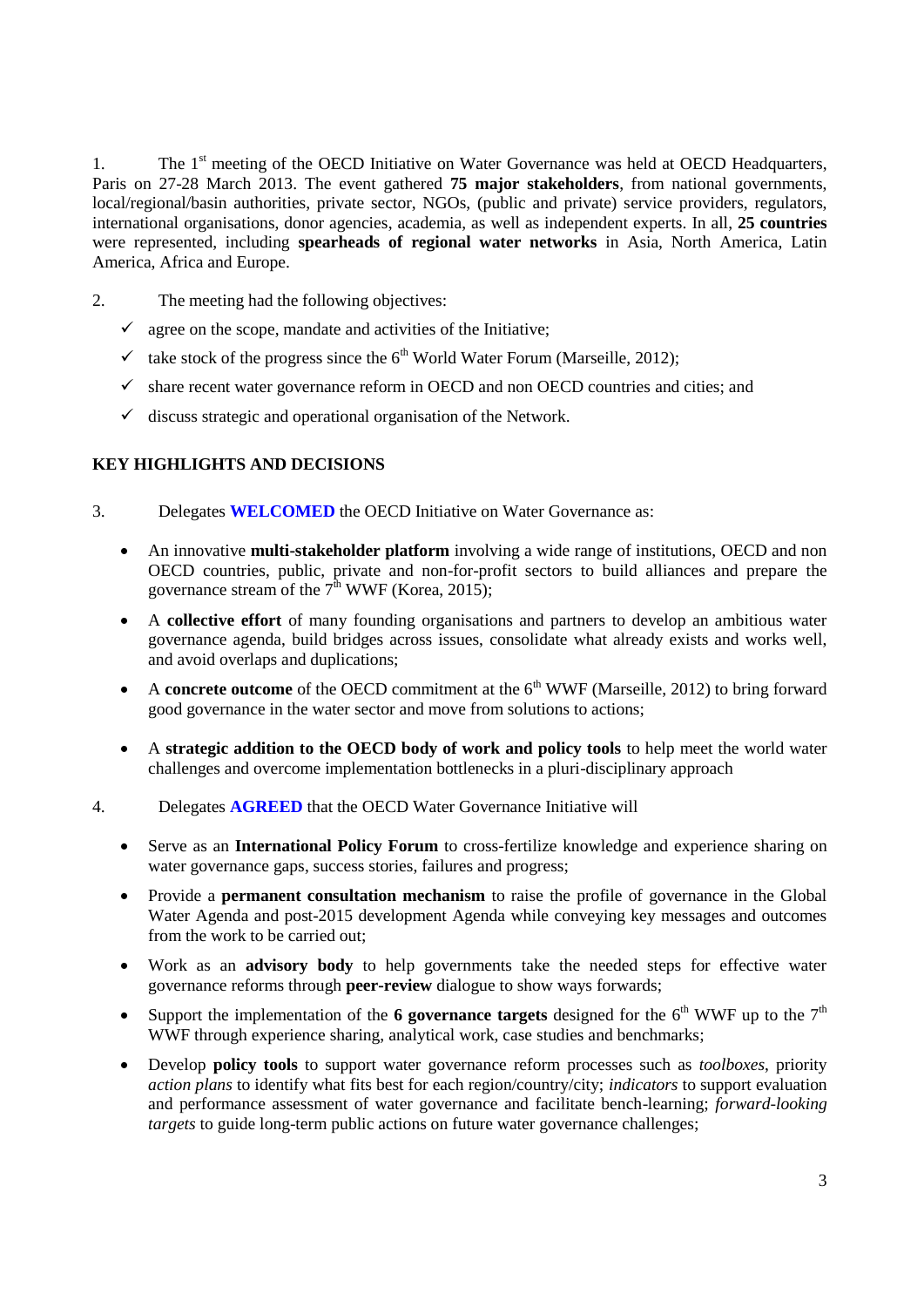- Contribute to the design of **OECD Principles on Water Governance** as a collective effort to produce strong evidence-based recommendations for decision-makers at all levels, and engage policymakers, within and outside the water sector, commit to action;
- Develop a **one-stop-shop** on water governance that could ultimately lead to an Observatory, but using a step by step approach that builds on the OECD *Inventory of water governance tools, platforms and initiatives*, acknowledged as an excellent starting point to be further developed ;
- 5. Delegates **ADVISED** the steering committee of the OECD Initiative on Water Governance to:
	- Invite **out-of-the-water-box players** to join the Network, such as representatives from business community at large (energy, oil construction, agro-industry recreation), media, local officials and parliamentarians, non-water regulators, NGOs, consumer associations, and trade unions;
	- Consider **linkages** with governance-related water topics such as water footprint, water allocation and competing uses, water rights, food security, water pricing and green growth;
	- Use the Initiative as a **gateway** for interacting with other urban sectors, actors and approaches, and lift ambiguities between developed and developing countries to better analyse issues such as unconventional access, the informal sector, trends on population growth, and urban sprawl;
	- Define **thematic clusters** based on identified "governance gaps" to structure the activities in thematic and regional working groups, capitalising on the variety of institutions, expertise and countries represented; a starting point would be the  $6<sup>th</sup>$  WWF targets on stakeholder engagement, performance of water services, river basin governance, water security, integrity and transparency;
	- Consider specific work on ex-ante and ex-post cost-benefit analysis to show the economic and financial **costs of un-optimal governance**, to develop conditionality in support of good governance in the water sector and to optimise inter-institutional relations;
	- Develop an **offensive communication strategy** to share key messages, outcomes and progress of the Initiative with a wider audience, and ensure their conveyance to non OECD countries in different continents;
	- Develop a **methodological and operational framework** to carry out the activities, building on the efforts of all, with clear terms of references and expected results (e.g. terms of references)
- 6. Delegates **PROPOSED** contributions to the OECD Initiative on Water Governance such as:
	- **Sharing data, case studies and methodologies** and connecting with universities and training centres (UNESCO, UN Decade Programme);
	- **Engaging members** to provide case studies when relevant and convey key messages from the Initiative to related networks (INBO);
	- **Mobilising existing networks** to join efforts, raise awareness and engage collective ventures in support of the Initiative's outcomes (AMCOW, ADB, GWP, WBCSD, UN taskforces);
	- **Leading thematic working groups** on topics as the specifics of *legal systems* in support of water resources governance (AIDA) and more specifically groundwater in co-operation with UNESCO-IHP; *policy coherence* between water and agriculture (e.g. irrigation in arid regions, drainage in humid regions) to cope with scarcity (FAO); and *information and communication technologies* for education and capacity building (UNESCO-IHE);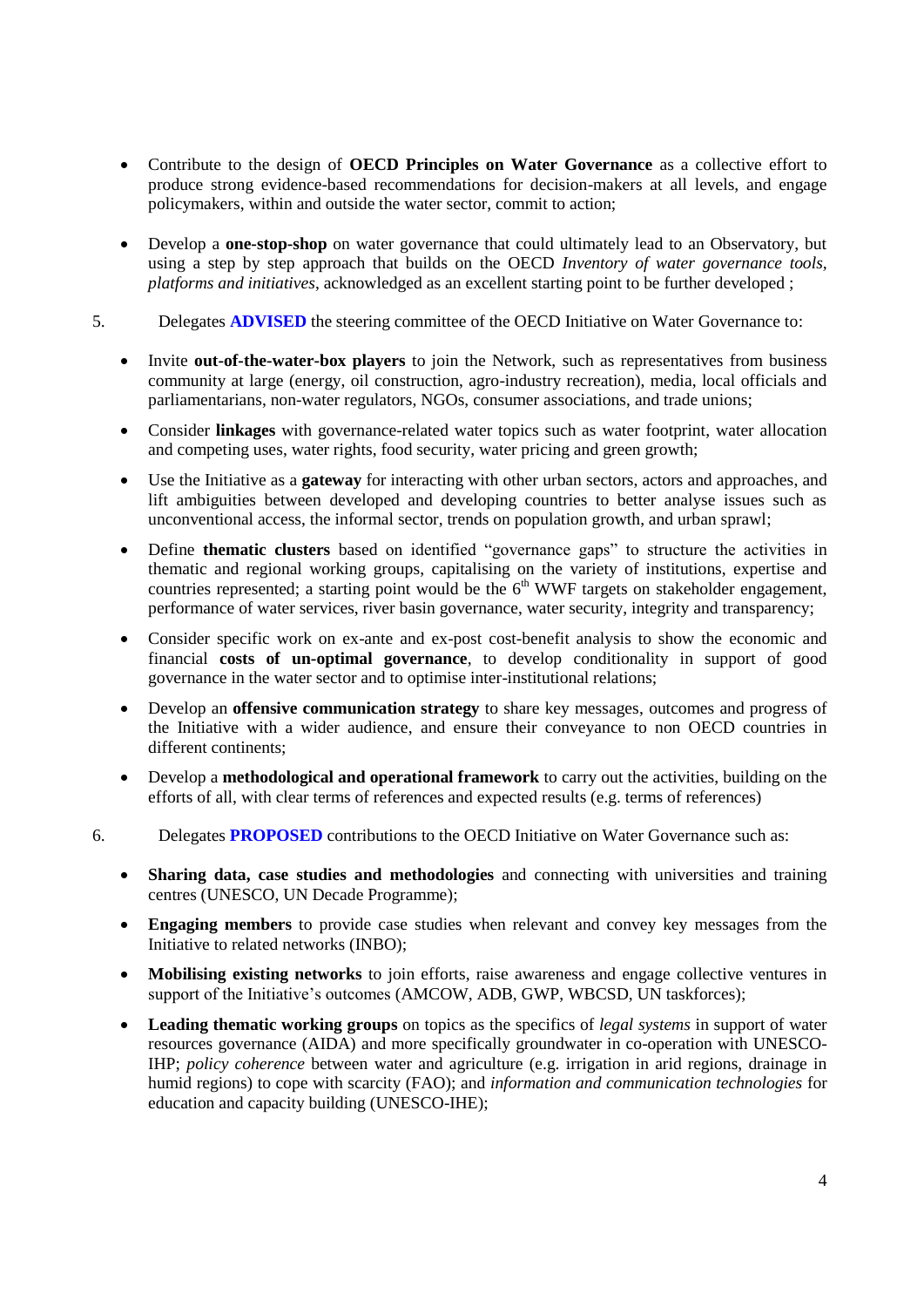- **Leading regional working groups** in the *Mediterranean* (GWP-Med and IME), *Africa* (AMCOW, South Africa), *Asia* (ADB, Korea), *Europe* (EUREAU), and the *Americas* (Mexico, AQUASEC);
- **Feeding the Inventory** of existing water governance tools, platforms and initiatives with latest and up-dated case studies, reports, etc.; (UN WWD Report, EU Water Blueprint, Turin Index, WaterLex Database, etc.);
- **Organising regional and sub-regional events** to showcase progress in implementing water governance targets and success stories (*e.g.* through ADB Green Cities Programme);
- 7. Delegates **INVITED** participants to attend important forthcoming events on water governance:
	- 5<sup>th</sup> Delft Symposium on Water Sector Capacity Development, "Developing capacity from Rio to reality – Who's taking the lead?', 29-31 May 2013, Delft, The Netherlands
	- The Water Integrity Forum, 5-7 June 2013, Delft, The Netherlands;
	- Regulatory Issues in Managing Aquifer Recharge Workshop, 6-7 June 2013, Centre for Comparative Water Policies and Laws, University of South Australia;
	- World General Assembly of INBO, 12-16 August 2013, Fortaleza-Ceara, Brazil;
	- UNESCO Seminar on public-private cooperation to foster water governance, Sept 2013, Paris;
	- Stockholm World Water Week, 1-6 September 2013, Stockholm, Sweden;
	- IWA/ASTEE conference "EFFICIENT 2013" on "Water efficiency in difficult times", 22-25 October 2013, Paris.

### <span id="page-4-0"></span>**NEXT STEPS**

8. The Secretariat will prepare **terms of references** (mandate, mission, and deliverables) for the Chair, working groups, and the Steering committee, as well as a draft **calendar of activities** (2013-2015) by June 2013;

9. An official **call for contributions** will be extended to the members of the OECD Initiative on Water Governance by June 2013 to participate in and/or lead (thematic and regional) working groups. In September 2013, an informal gathering will be organised during the *Stockholm World Water Week* with delegates attending the event to follow-up and bridge remaining gaps.

10. A **Chair** will be elected by the Steering Committee by September 2013. S/he will be responsible for liaising with key stakeholders from the water community as well as relevant OECD bodies and committees. An official call for application will be extended to OECD countries represented in the Initiative, and co-chairs could be elected from non-OECD countries to ensure a regional balance.

11. The **next meeting** of the Initiative will be held on **5-6 November 2013** at OECD Headquarters, Paris. An official invitation will be extended to all members in July 2013 and a draft agenda will be circulated before the summer break.

#### <span id="page-4-1"></span>**Opening remarks**

12. Angel Gurría, Secretary-General, OECD Secretariat, opened the event with a video message (accessible at [www.oecd.org/gov/water\)](http://www.oecd.org/gov/water). He welcomed the launch of the innovative multi-stakeholder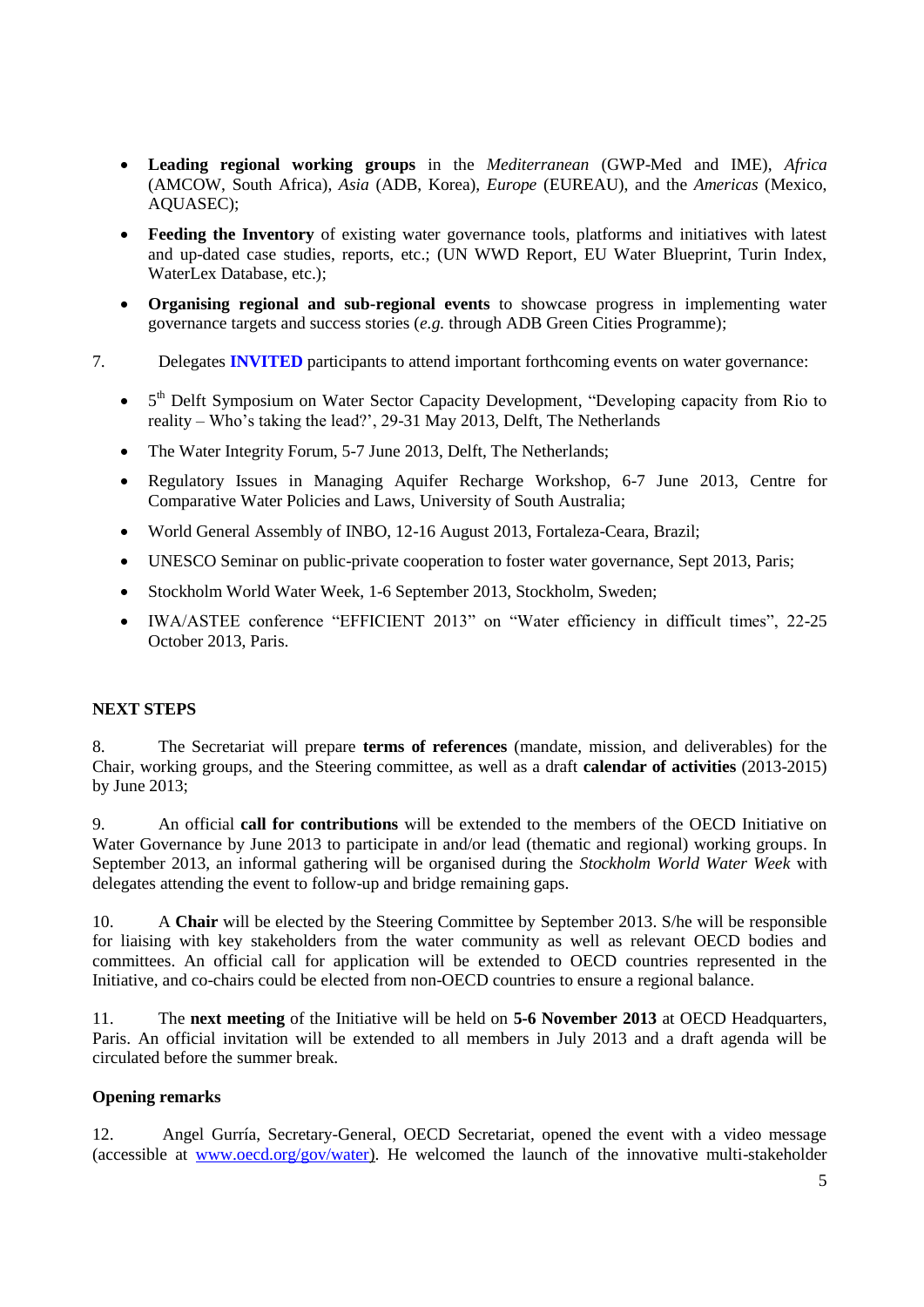platform to address water governance challenges and contribute to the global water agenda. He pointed out that at a time of financial and economic crises, it is critical to engage stakeholders across all levels of governance; implement well-designed frameworks; strengthen capacity-building and foster integrity; and transparency in order to "do better with less". The OECD Initiative on Water Governance is a concrete outcome of the OECD commitment made at the  $6<sup>th</sup>$  World Water Forum (WWF) to bring forward good governance and move from solutions to actions.

13. Rolf Alter, Director of the OECD Public Governance and Territorial Development Directorate, welcomed the presence of delegates from a wide range of institutions, countries and background. He emphasized the crucial role of cooperation across OECD member and non-member countries, the private sector, international organisations and non-for-profit actors to build alliances and prepare for the 2015 World Water Forum in Korea.

14. Dogan Altinbilek, Vice-President of the World Water Council congratulated the OECD for setting up an Initiative that fills in a glaring gap in the global water community while convening decisionmakers at all levels to address governance issues. He put forward that to improve water governance, actions should be catalysed around 3 major issues: i) recognition and implementation of the right to water and sanitation; ii) harmonisation of governance between sectors and at all levels; and iii) public participation as a key to social cohesion. He invited delegates of the OECD Initiative on Water Governance to build together a new water governance paradigm.

15. Anthony Cox, Coordinator of the OECD Horizontal Water Programme, welcomed the OECD Initiative on Water Governance as a strategic addition to the OECD body of work on water. He reported that the OECD Horizontal Water Programme had grown significantly over the past 7 years with activities across 5 directorates on topics ranging from economics of water security to water and climate change adaptation, and water policies for future cities. He welcomed the Initiative as a new addition to the OECD armoury of policy tools and multi-disciplinary approaches to help meet the world water challenges.

## <span id="page-5-0"></span>**An OECD Water Governance Initiative: Why, to do What and How?**

16. Aziza Akhmouch, OECD Secretariat, gave an overview of the preparatory process that led to the launch of the OECD Initiative on Water Governance. She underscored the key role of the co-founding institutions in triggering and organising this platform: Suez Environnement, ASTEE, International Network of Basin Organisations, Office International de l'Eau, UNESCO, Water Integrity Network, Stockholm International Water Institute and Transparency International. She explained the three-tier structure of the Initiative: the *Steering Committee* gathering coordinators of thematic and regional working groups, representatives of the 7<sup>th</sup> WWF and the WWC, and ad hoc sponsors and contributors; the *core group* gathering 90 delegates from 25 countries and spearheads of water governance in the different regions (MENA, Americas, Africa, Asia, Europe); and the *larger community* (OECD and partners' respective networks), to be informed about the outcomes of the Initiative) . It was noted that a Chair shall be appointed by the  $2<sup>nd</sup>$  Meeting of the Initiative on 5-6 November 2013 in Paris.

17. Delegates then shared their views on the **critical governance gaps** hindering national reform processes in their respective countries. In Sweden, information on **water footprint** in productive sectors can help guide public policy and the ministry of Environment, in collaboration with SIWI, developed guidelines for sustainable water use in production and manufacturing of textile and leather to help reduce the use of chemicals and benefit from investing in innovative water use practices throughout the production chain. UK Environment Agency noted the importance of persuasion to convince governments of the crucial role of good water governance and trigger **leadership** toward reform processes. The Netherlands stressed that the **sense of urgency**, especially in a flood-prone country, should also foster policy discussions to make reform happen. Major gaps in Australia include institutional **fragmentation**, lack of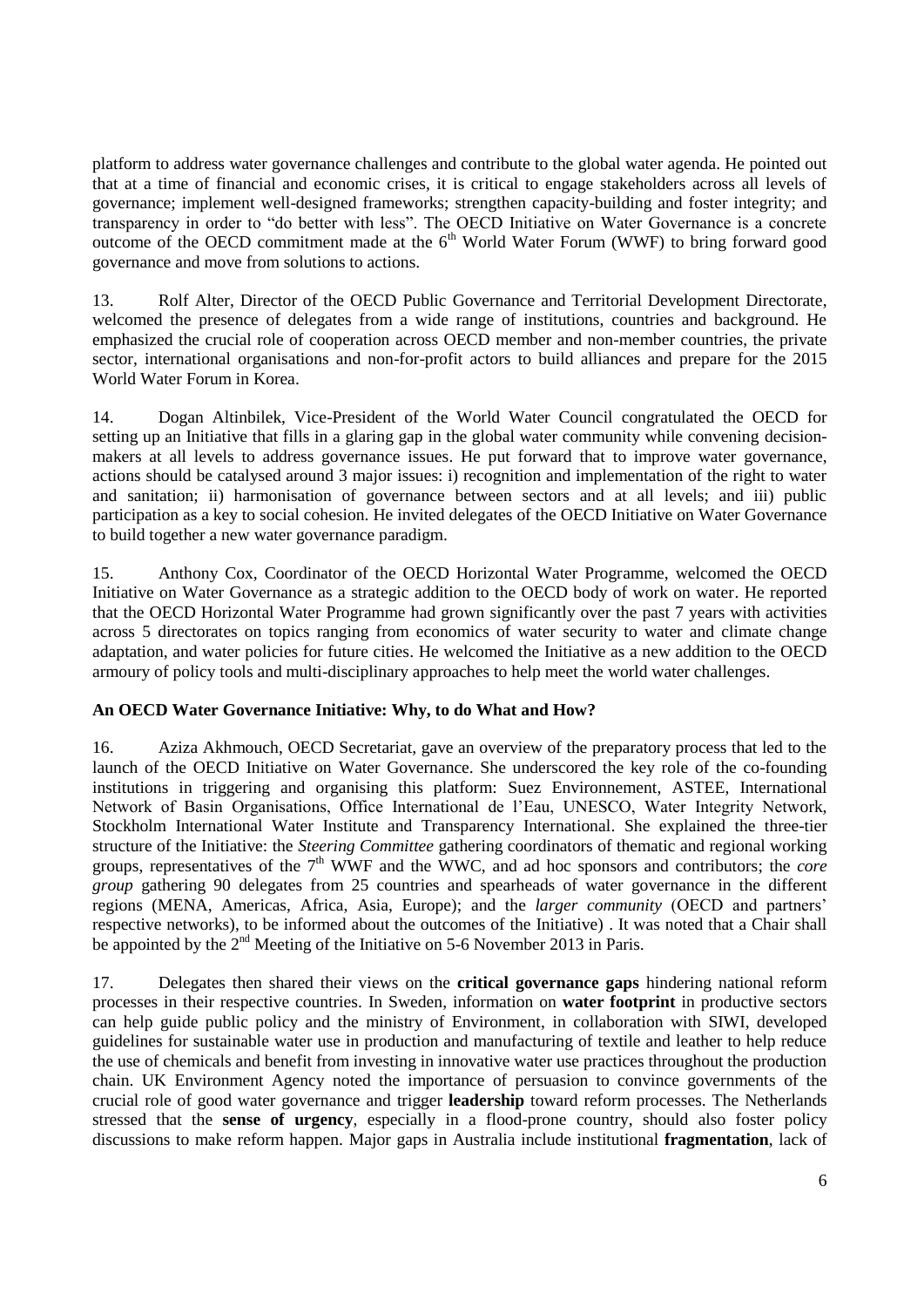policy **implementation**, sub-national **rivalries** and **competition** for water allocation. It was highlighted that the OECD Initiative on Water Governance could play a critical role in providing advice to overcome issues of **weak regulatory and legal frameworks**, difficult implementation of policies at sub-national levels, and the lack of technical and managerial **capacities of local authorities**. Note that suggestions were made to consolidate the water governance gaps identified into **thematic clusters** to better capitalise on various expertise of the Initiative.

18. Several institutions pointed out an **information gap** on relevant case studies, good practices and expertise that often hinders decision makers in the water sector and prevents the effective implementation of water policies. UN Decade Programme reminded the importance of linking governance with institutional and legal development (*e.g.* on water rights and water allocation), existing expertise on economic instruments, and strategic financial planning. Delegates highlighted the **need for synergies** across the Initiative's delegates to **share knowledge**, encourage **peer-learning** and allow for **benchmarking**. They also noted the relevance of linking the Initiative to their respective **networks** of partners and members such as INBO, AMCOW, ADB, GWP, WBCSD, and UN taskforces. As water is a cross-cutting issue, the importance of **involving "out of the water box" actors** was recalled. The Initiative has to reach out to a wider audience of representatives from the energy sector, parliamentarians and elected officials, media, consumer associations, trade unions, and private sector (food companies, recreational businesses) and civil society at large.

### <span id="page-6-0"></span>**One Year after Marseille: Where do we stand in achieving water governance targets?**

19. Aziza Akhmouch, OECD Secretariat, presented the six governance targets formulated as part of the OECD-led Governance Core Group up to the  $6<sup>th</sup>$  WWF, clustered around i) effective public governance; ii) integrated water resources management; and iii) integrity and transparency. She invited the targets' coordinators to share what has been achieved since Marseille, echoing recent on-going work, as well as **drivers and bottlenecks** in the implementation of the target action plans.

## **OECD-Led Core Group on Good Governance (6 th WWF, 2012)**

#### **Target 1**

By 2015, 50% of countries will have adopted consultation, participation and co-ordination mechanism allowing stakeholders at local, regional, national and international levels to effectively contribute to decision-making in a coherent, holistic and integrated way. By 2021, 100% will have done so.

[Click to download the Target 1 Synthesis Report](http://www.worldwaterforum6.org/uploads/tx_amswwf/CS1.1__Stakeholder__s_engagement_for_effective_water_policy_and_management_Report.pdf)



#### **Target 2**

By 2015, 50% countries will have strengthened regulatory frameworks and adopted performance indicators (service delivery) to monitor and evaluate water policies; and all countries will have put in place capacity-building processes at national and local level to foster good governance in service delivery. By 2018, all countries will have done so.

[Click to download the Target 2 Synthesis Report](http://www.worldwaterforum6.org/uploads/tx_amswwf/CS1.2_Performance_measurement__regulation_and_capacity_building_Report.pdf)

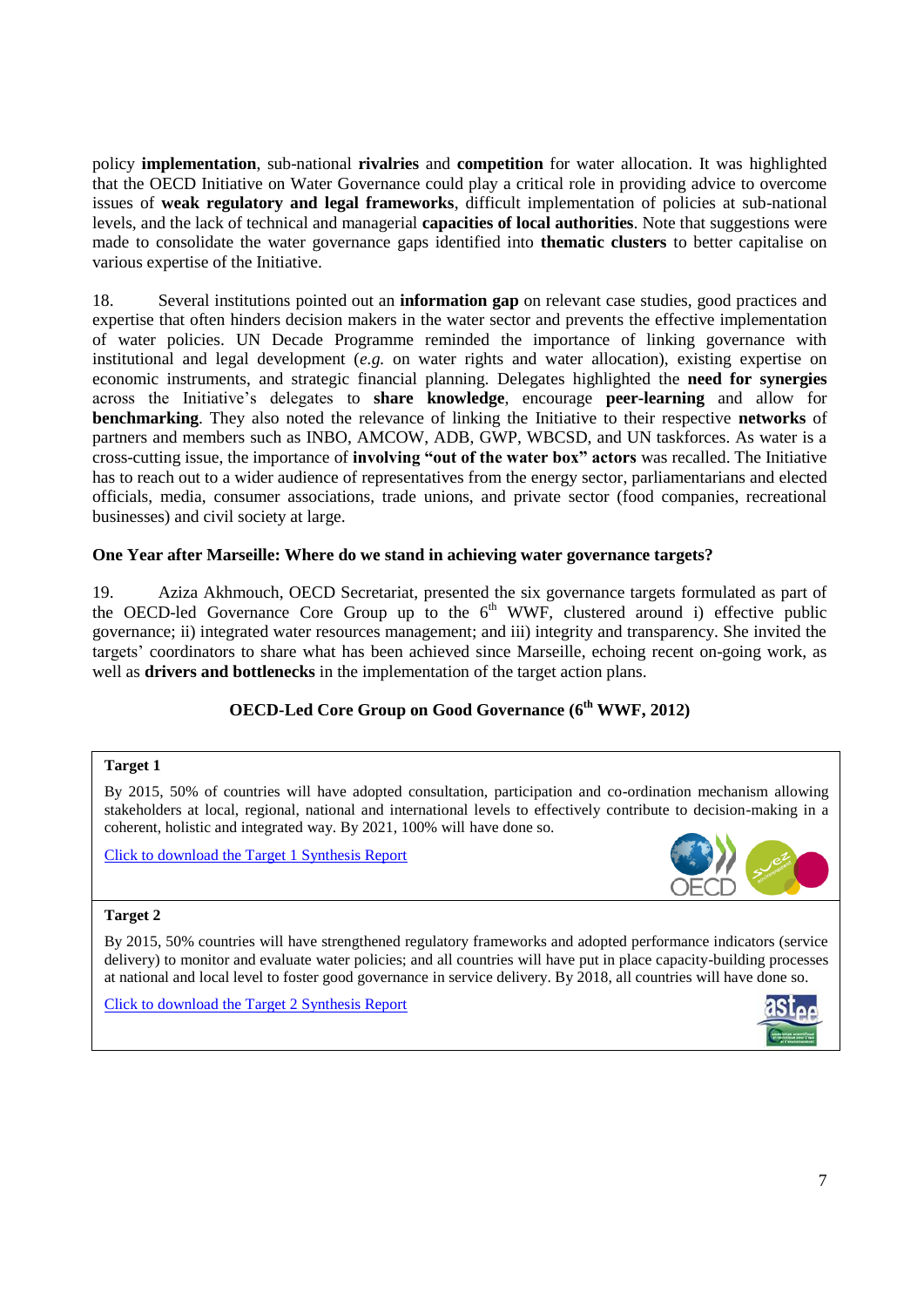#### **Target 3**

By 2021, increase by 30% the number of river basin management plans (analysis of initial status and main issues).

[Click to download the Target 3 Synthesis Report](http://www.worldwaterforum6.org/uploads/tx_amswwf/CS1.3_Basin_Management_Plans_as_Intruments_for_Water_Governance_Report.pdf)

#### **Target 4**

By 2015, increase the number of countries with water security diagnoses and governance tools, based on existing (local, national, international) regulatory and legislative frameworks and IWRM mechanisms.

[Click to download the Target 4 Synthesis Report](http://www.worldwaterforum6.org/uploads/tx_amswwf/CS1_4_Water_security_and_governance_tools_Report.pdf)



Internatio<br>de l'Eau

#### **Target 5**

By 2018, 30 countries will have committed to promote integrity in the water sector, diagnose/map existing or potential corruption risks, and ensure that anti-corruption policies are well implemented and effective.

[Click to download the Target 5 Synthesis Report](http://www.worldwaterforum6.org/uploads/tx_amswwf/CS1_5__Integrity_and_anti-corruption_policies_Report.pdf)



#### **Target 6**

 $\overline{a}$ 

By 2018, 30 countries will be implementing: transparent water budget processes, including information about water infrastructure investment planning and implementation (financial, technical, and socioeconomic impacts); and methods and tools for improving transparency and accountability within the water sector.

[Click to download the Target 6 Synthesis Report](http://www.worldwaterforum6.org/uploads/tx_amswwf/CS1_6_-_Target_Session_Report__Final_.pdf)



20. Alexandre Brailowsky from Suez Environnement and coordinator of Target 1 noted that progress has been slow since Marseille on the topic of **stakeholder engagement**. The commitment made at the 6<sup>th</sup> WWF with the International Water Association (IWA) to create a taskforce on the topic is pending. Marseille allowed raising awareness and starting the work, and the OECD Initiative can provide a platform to assess the impact of "professionalised" participatory mechanisms on the quality and effectiveness of reforms as well as the success of their implementation.

21. Pierre-Alain Roche, President of ASTEE, recalled the publication of the report "*Improving*  performance of water and sanitation public services" (click [here](http://www.astee.org/publications/bibliographie/collection/fichiers/Ouvrage_Performance_UK_LD.pdf) to access it<sup>1</sup>), as part of the 6<sup>th</sup> WWF preparatory process for target 2 on **water and sanitation service performance.** Discussions at the WWF focused on strengthening capacities of local authorities, especially in a context of contracts with service providers, whether private or public, and on the design of indicators for monitoring and benchmarking of service performance. Since Marseille, progress has been focused on working with all actors to recognise the need for standardised and well-documented performance indicators in support of better transparency. In September 2012, in Busan, Korea, a workshop was organised as part of an IWA congress to discuss key messages from Target 2 and exchange with regulators on the role of sound regulation for service performance. On 22-25 October 2013, in Paris, France, an IWA/ASTEE conference "EFFICIENT 2013" on "Water efficiency in difficult times" will offer an opportunity to take stock of the progress achieved and lay down the groundwork in views of the Korea WWF.

<sup>&</sup>lt;sup>1</sup> http://www.astee.org/publications/bibliographie/collection/fichiers/Ouvrage Performance UK LD.pdf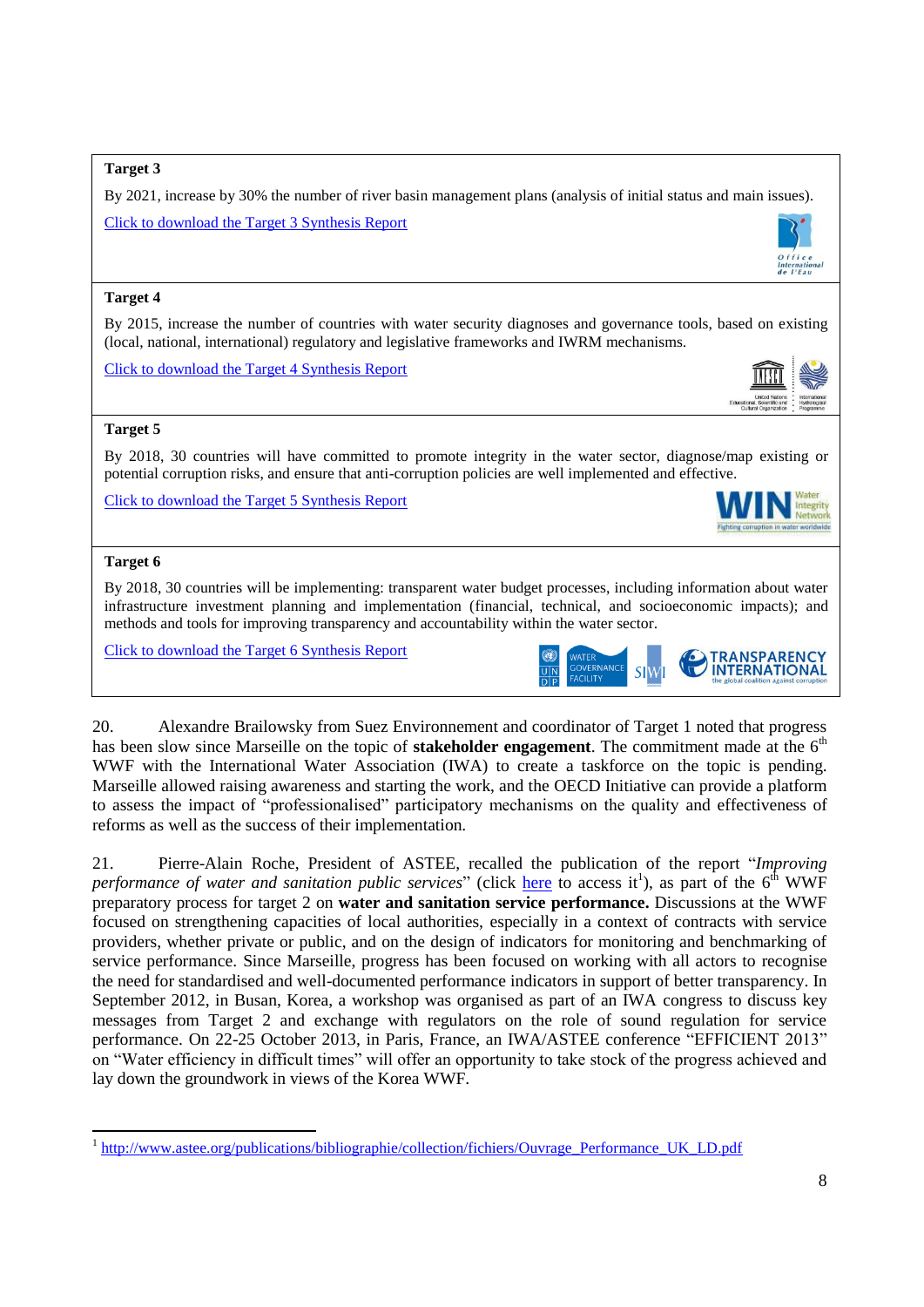22. Daniel Valensuela, Deputy Manager of the International Office for Water, presented the 3 types of actions undertaken since the 6<sup>th</sup> WWF regarding Target 3 on **river basin governance**. First, a manual on IWRM in transboundary river basins (click [here](http://www.inbo-news.org/IMG/pdf/MGIREB-UK-2012-2.pdf) to access it<sup>2</sup>) was launched in Marseille in partnership with GWP, UNECE, UNESCO and the French Development Agency (AFD), to complement the first manual on IWRM in river basins published for the 2009 Istanbul WWF (click [here](http://www.unwater.org/downloads/GWP-INBOHandbookForIWRMinBasins.pdf) to access it<sup>3</sup>). These manuals have been translated in 6 languages and proved useful tools to develop capacities in river basin organisations and to design and implement river basin management plans. Second, a "*World Pact for better basin management*" (click [here](http://www.inbo-news.org/IMG/pdf/World_Pact_better_Basin_managt_Eng_-06_2012.pdf) to access it<sup>4</sup>) was signed by 128 institutions (whether ministries, local authorities and river basin organisations) in Marseille and has helped raise political awareness on the role of river basin management to improve water governance. Third, a collaborative project with UNECE was launched to develop an international network of pilot river basin organisations dedicated to climate change adaptation at river basin scale. 20 river basin organisations have committed so far and the project will result in the publication of a new manual for the 2015 WWF. Key messages from Target 3 were further discussed in two recent events : the  $10<sup>th</sup>$  International Conference for the Implementation of the European Water Framework Directive on 17-19 October 2012, Istanbul – Turkey (click *here* to access it<sup>5</sup>); and the 1<sup>st</sup> meeting of global network of transboundary basins working on climate change adaptation, held in GenevaSwitzerland, on 20-21 February (click [here](http://www.unece.org/fileadmin/DAM/env/water/meetings/Core_group_pilots/3rd_meeting_2013/programme_core_group_meeting_clean18Feb.pdf) to access it<sup>6</sup>). Note that the World General Assembly of the International Network of Basin Organizations (INBO) will take place on 12-16 August *2013*, in Fortaleza-Ceara, Brazil.

23. Alice Aureli, Chief of UNESCO Groundwater Resources and Aquifer Systems Section, gave an overview of the progress on Target 4 on governance tools for **water security.** Discussion at the 6<sup>th</sup> WWF recognised the gap of enforcement and implementation of IWRM because of the lack of institutional focus and governance within the hydrological cycle on **groundwater**. As a follow-up of the work undertaken in Marseille, UNESCO launched a groundwater governance project, in partnership with FAO, the World Bank, OECD and GEF, and has carried out 5 regional consultations between April 2012 and March 2013. A framework of Action will be prepared and discussed during future meetings of the OECD Initiative on Water Governance. Final conclusions will be presented at the  $7<sup>th</sup>$  WWF. A new programme of work was for UNESCO-IHP, focusing on water security with a governance response to local, regional and global challenges. It emphasises UNESCO commitment to further progress Target 4, and the high political pledge from the UN Council to support water security. Note that the first full-fledged UN definition of water security was adopted by the UN Council as "*the capacity of a population to safeguard access to adequate quantities, acceptable quality for sustaining human and ecosystem health on watershed basis and to ensure efficient protection of life and property against water-related hazards*". UNESCO's current and up-coming activities related to Target 4 include a joint project with GWP on the harmonisation of legal frameworks for water resources and coastal aquifers in 12 MENA countries as a contribution to the Barcelona Convention, and the development of an Inventory of groundwater aquifers with 500 thus far. Up to the next WWF, UNESCO will launch a transboundary water assessment programme with 3 case studies in South America, Southern Africa and Central Asia to apply good governance criteria, in partnership with UNDP and GWP. UNESCO will lead, with UNECE, two UN programmes on water and will report the progress to

<sup>&</sup>lt;sup>2</sup> <http://www.inbo-news.org/IMG/pdf/MGIREB-UK-2012-2.pdf>

<sup>&</sup>lt;sup>3</sup> <http://www.unwater.org/downloads/GWP-INBOHandbookForIWRMinBasins.pdf>

<sup>&</sup>lt;sup>4</sup> http://www.inbo-news.org/IMG/pdf/World Pact better Basin\_managt\_Eng\_-06\_2012.pdf

<sup>&</sup>lt;sup>5</sup>[http://www.inbo-](http://www.inbo-news.org/IMG/pdf/EUROPE_INBO_2012_Final_Declaration_of_Istanbul_EN_with_track_changes_m_.pdf)

[news.org/IMG/pdf/EUROPE\\_INBO\\_2012\\_Final\\_Declaration\\_of\\_Istanbul\\_EN\\_with\\_track\\_changes\\_m\\_.pdf](http://www.inbo-news.org/IMG/pdf/EUROPE_INBO_2012_Final_Declaration_of_Istanbul_EN_with_track_changes_m_.pdf)

<sup>&</sup>lt;sup>6</sup>[http://www.unece.org/fileadmin/DAM/env/water/meetings/Core\\_group\\_pilots/3rd\\_meeting\\_2013/programme\\_core\\_](http://www.unece.org/fileadmin/DAM/env/water/meetings/Core_group_pilots/3rd_meeting_2013/programme_core_group_meeting_clean18Feb.pdf) [group\\_meeting\\_clean18Feb.pdf](http://www.unece.org/fileadmin/DAM/env/water/meetings/Core_group_pilots/3rd_meeting_2013/programme_core_group_meeting_clean18Feb.pdf)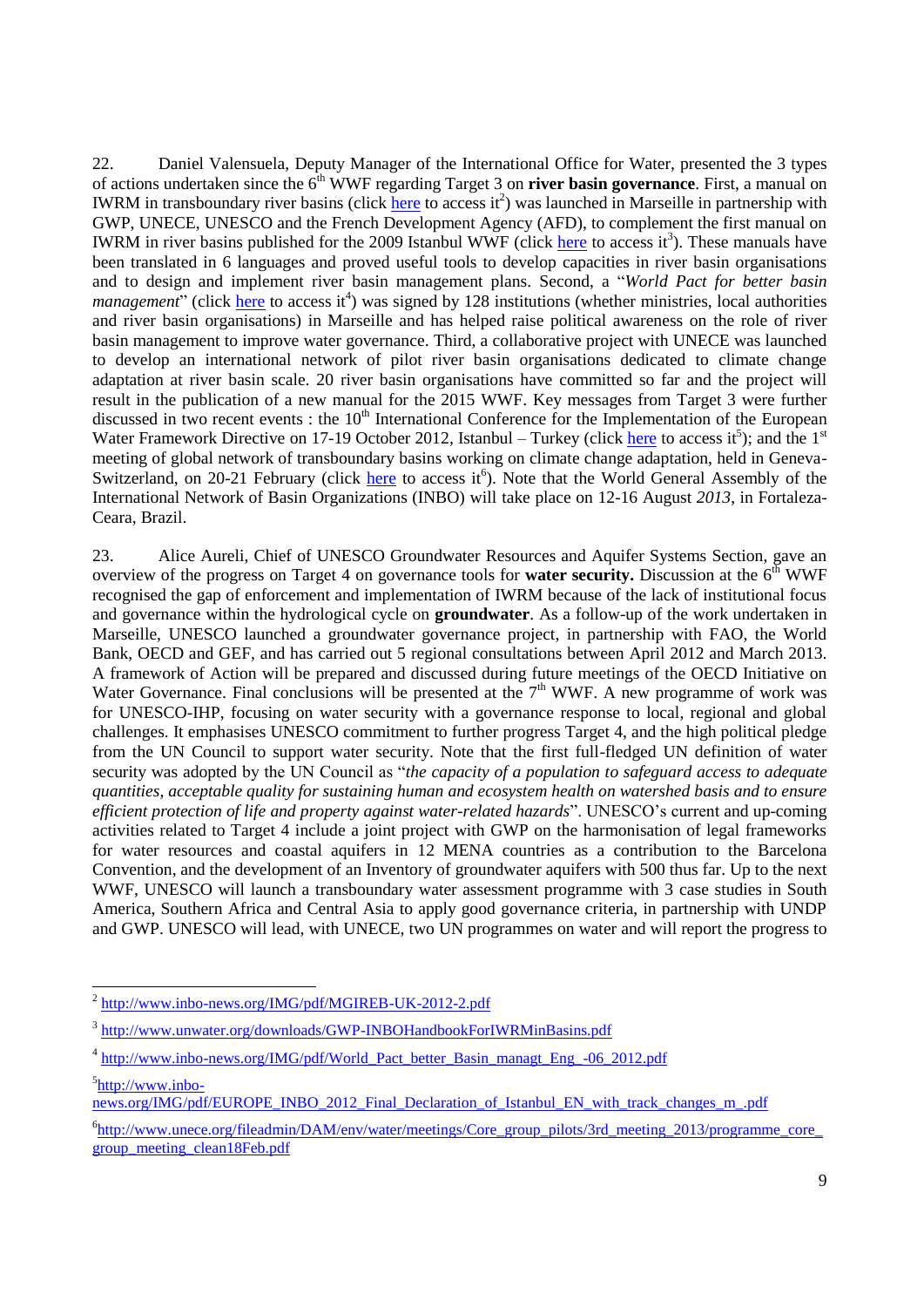the Initiative. Note that in September 2013, a UNESCO Seminar on public-private cooperation to foster water governance will provide an opportunity to relay key messages from the OECD Initiative.

24. The forthcoming **OECD report on water security** can provide insights to further implement Target 4. The OECD has adopted a risk-based vision of water security that encompasses 4 types of water risks (shortage, excess, inadequate quality, disruption to freshwater systems) and emphasises the need to define "acceptable" levels for each of them; this will help the prioritisation of actions and a shift from curative to preventive measures. Based on OECD recommendations, Target 4 could adopt this risk approach and encourage countries to explicitly undertake risk assessments, agree on acceptable levels of risk, and identify mechanisms to manage them. Similarly, OECD work on **flood risk management** can help implement Target 4. A risk-review of the Loire river basin (France) showed the critical role of effective stakeholder engagement, transparent cost-benefit analysis of mitigation measures, and regulation and accountability in water infrastructure and land development projects. The ongoing flood risk review in the Seine river basin (France) looks at the socio-economic impact of major floods as well as the spill-over effects on other service networks, in partnership with the major players of the Ile-de-France region.

25. Teun Bastemeijer, Director of the Water Integrity Network (WIN) and coordinator of Target 5 on **integrity**, presented the progress achieved since Marseille. Case studies were carried out in Kenya, Mozambique, Guatemala and Nepal, and tools such as the integrity scans and corruption surveys were further used in Benin, Mali and Bangladesh among others. He put forward the critical role of local political levels in improving corruption prevention and risk-assessment on the ground. WIN on-going projects to carry forward Target 5 comprise integrity surveys in several countries to provide updates and take stock of what has been achieved since the last surveys a few years ago; advocacy activities to help contextualise tools on transparency and cooperation, as for instance the Water Integrity Space; and capacity-building activities with virtual courses in English and Spanish to promote integrity among water professionals. The OECD Initiative on Water Governance can play a crucial role in rallying countries and existing networks behind this water integrity target to disseminate key messages on responsibility, ethics and measures against corruption and malpractice. The Water Integrity Forum, on 5-7 June, in Delft, Netherlands, will offer another opportunity to take stock of what has been done, see how key messages can be shared with a wider audience and discuss the ways forward to keep Target 5 realistic up to the  $7<sup>th</sup>$  WWF.

26. Hakan Tropp, Director of the UNDP Water Governance Facility at the Stockholm International Water Institute (SIWI), reminded delegates that Target 6 on **transparency** is cross-cutting as it relates to key elements of water reforms: decentralisation, public-private partnership, integrated approaches, coordinated decision-making, and basin management. Water integrity training programmes in sub-Saharan Africa, developed jointly by the Water Governance Facility, WIN and CapNet, as part of the UNDP Programme help implement Target 6. There is a demand for greater capacity development on transparency issues and SIWI will now work on scaling up case studies at country level. Water integrity risk assessments were also conducted in Tajikistan and Bosnia-Herzegovina. A Users' guide on how to carry out water governance assessment will be published in May 2013 to provide ideas and emphasise the importance of process in the methodology. Future areas of work for Target 6 up to the 2015 WWF include case studies to feed the appetite for sector governance analysis, and further work on the planning aspects of governance to discuss how the water sector could be better organised.

27. OECD work on integrity and transparency highlighted the relevance of adopting **combinations of tools and mechanisms** such as standards, codes of conduct, risk assessment, reporting, and the provision of information for public scrutiny while tailoring them to constraints on the ground. A prevailing governance challenge is the provision of meaningful and trusted evidence to evaluate and monitor governance situations. Lessons from OECD reports such as "*Governments at a Glance*", as well as studies on integrity and corruption in public utilities sector can help in sector-specific domains.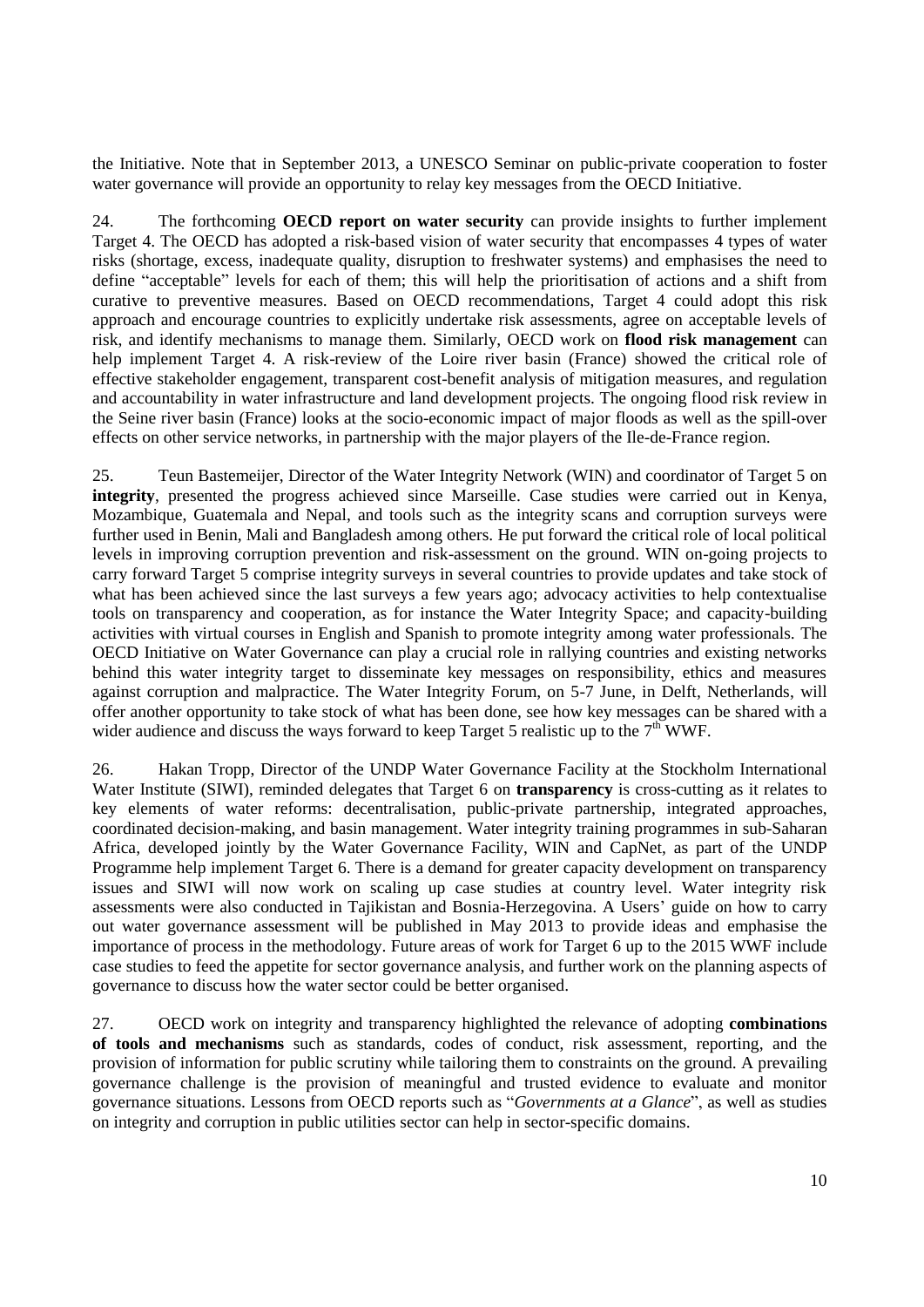28. Dr. Eun-Kyung Park of the Ministry of Foreign Affairs and Trade, Korea commented on the impressive progress achieved since Marseille on the governance targets. She emphasised the responsibility of Korea to include the outcome of the Good Governance Core Group in the next WWF, and the OECD Initiative on Water Governance is a positive indicator for the preparation of the  $7<sup>th</sup>$  WWF. She also mentioned that governance challenges are often culture-bound and delegates should consider **national** and **regional specificities** when evaluating and analysing governance arrangements. For instance, Korea has a long heritage of scientific invention and large investment in **research** and **development** (currently 4% of GDP) which as influenced the decision to have a science and technology process at the 2015 WWF.

29. There has also been progress on water governance in the European region, notably the European Commission assessment on the implementation of the WFD based on the available and comparable information reported in river basin plans and on the Water Information System for Europe (WISE). Conclusions were integrated in the **Blueprint to safeguard Europe's waters** that provides an updated picture of water governance challenges at European regional level. EUREAU has also been working on strengthening the relation between public authorities and service operators to promote trust and accountability. In doing so, it has been applying OECD tools such as the **3Ts** (taxes, tariffs and transfers) to clarify the ultimate sources of revenues of the water sector and have a homogenous and transparent picture of the European situation. Note that it was suggested to add the *World Water Development Report* and the Blueprint to safeguard Europe's Waters in the Inventory of water governance tools, initiatives and platforms prepared by the OECD.

30. GWP-Med and IME reported on the progress achieved on the two governance targets in the **Mediterranean region**. First, on the operationality of IWRM plans and water efficiency plans with regards to climate change, transboundary management and financing, GWP-Med has worked with UNDP for the Global UN Water Report published in June 2012 to provide in-depth surveys in Tunisia and Jordan. IWRM reviews and training for government officials were also carried out in Southern Mediterranean countries. GWP-Med has also been working on the preparation of the Sustainable Development Goals to identify what Mediterranean countries consider most important water challenges. A transboundary water management project is underway in the Balkans, in partnership with local actors. The UfM-labelled project of OECD/GWP-Med on "Overcoming the governance obstacles to the mobilisation of financing in the Mediterranean water sector" includes an objective to set-up a platform between policy makers and private actors to enhance partnerships. The second IME-led target focused on the implementation of IWRM participatory mechanisms in the Mediterranean region, with a specific interest in Southern MENA countries and top-down approaches. Since Marseille, IME has kicked-off a study on public governance in 7 Mediterranean countries' water sector, to be completed by end of 2013.

31. **Chile** monitored the implementation of the 6 governance targets formulated for the 6<sup>th</sup> WWF and reported on progress achieved**.** Regarding target 1 on stakeholders' engagement, Chile has focused its efforts on reinforcing local water users associations. The government is also working on an assessment of water institutions, including the development of alternatives to address the current fragmentation of water governance functions. Relating to target 2 on regulatory frameworks and performance of water supply and sanitation, 2 project laws are now discussed in Parliament to increase penalties and the police function of the General Water Directorate (DGA), including the capacity to request water-related information from water rights owners. For target 3 on IWRM, regional management plans are being developed, as well as an initial status assessment. Regarding target 4 on water security, the DGA has started updating the National Water Assessment to include the effect of climate change on water availability. The newly published National Water Strategy *"Facing Scarcity"* will include the analysis of new water sources for water-scarce regions. The integration of surface and groundwater users will also strengthen water security. The National Auditor Office oversees governmental institutions for better integrity and accountability, and all resolutions of the DGA can be questioned in court. Regarding target 6 on transparency, a new National Water Information System was developed in 2011 as an online platform to improve and disclose water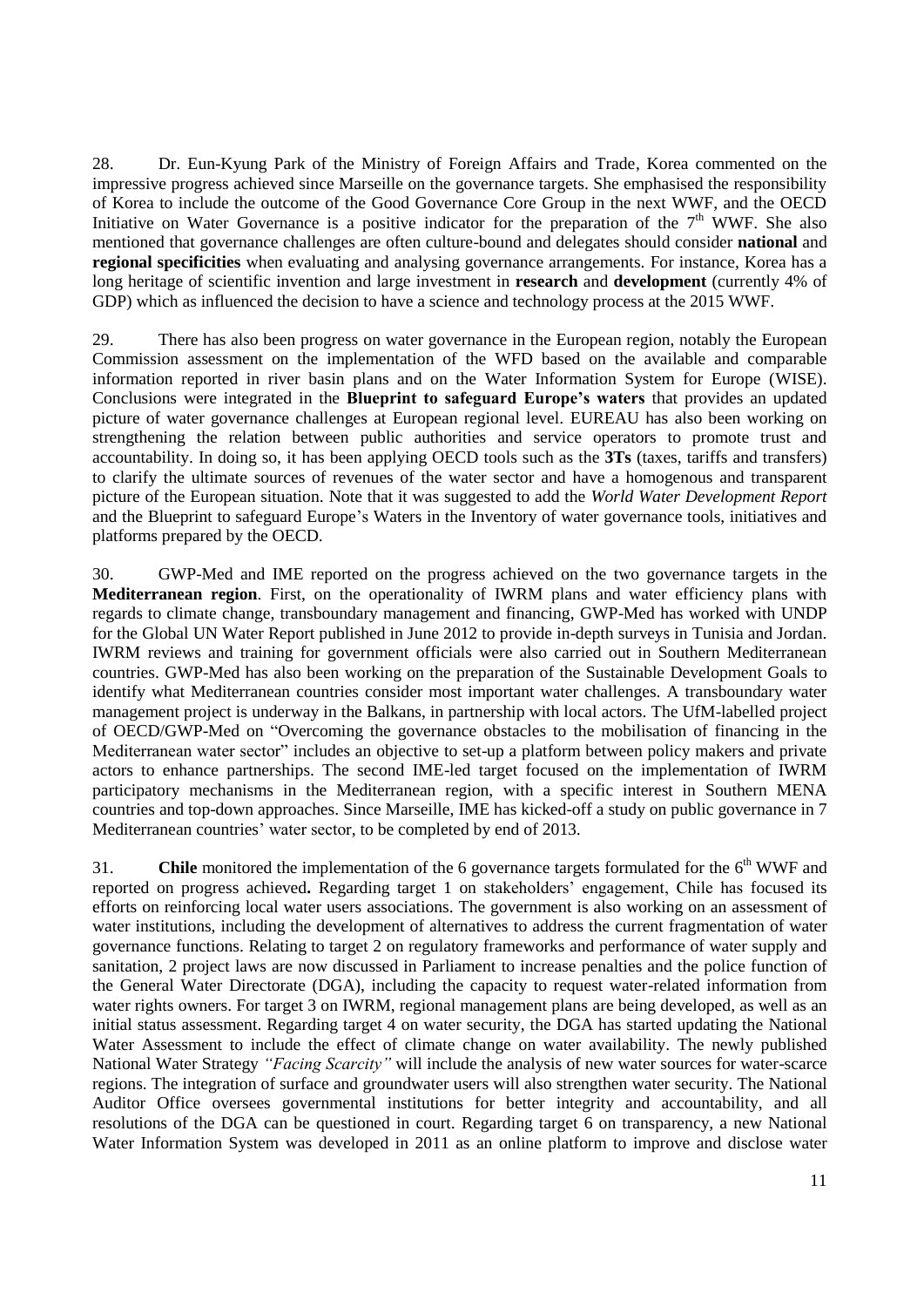related information (including the digitalization of more than 1 million documents) as well as to allow the online traceability of procedures in the DGA.

32. The Global Water Solidarity platform was created in 2011 to scale up water and sanitation initiatives throughout the world with an emphasis on the role of local authorities in international diplomacy and the contribution of **decentralised cooperation** mechanisms in the water sector. Because of local authorities' growing capacities and responsibilities for taxation, policy and technical development, the OECD Initiative on Water Governance must engage them on future activities. The Global Water Solidarity platform also promotes a governance shared by all to imagine systems where those with access to water resources finance those who don't.

#### <span id="page-11-0"></span>**Tour de table on recent water governance reforms in OECD and non OECD countries**

33. Mario Marcel, Deputy Director of the OECD Public Governance and Territorial Development Directorate, introduced the session on national water governance reforms and noted the major contribution this Policy Forum is to facilitate exchange of experiences to draw lessons from what works well, what does not, **key political economy challenges that prompt reforms**; and obstacles hindering their effective implementation. The OECD Initiative on Water Governance includes national government representatives that have been in charge of triggering important reforms in the sector, with strong governance components. It is crucial to learn from the objectives, diagnoses and policy tools that supported reforms, and to provide data and comparative evidence to further support these processes. Discussions showed that despite different strategies in different countries, common governance problems emerge, in particular the issues of coherence between uses of water, co-operation among multiple stakeholders, and multi-level governance across national, regional and local levels involved on reform processes.

34. **Australia** faces bottlenecks to the effective implementation of the Australian Water Act that aimed to coordinate legal arrangements for water resources management between Federal and State governments. Emphasis was put on states' diverging interests in terms of water allocation and investment needs that prevent effective cooperation. The case of South Australia where the forestry sector has been measuring and accounting its water use received particular attention.

35. **Chile** is going through an institutional reform of its water authorities and instruments. The first stage has been to internally assess and evaluate how water has been managed in the country, in partnership with the World Bank, and develop a National Water Strategy to strengthen the institutional framework. The OECD multi-level governance gap methodology was used to carry out such an assessment and make an inventory of 112 functions that were concentrated in 11 macro-functions with overlapping roles and responsibilities, duplications and redundancies across the public authorities and water users organisations (43 organisations were identified). The second stage now builds on the World Bank assessment and a team of local and international expert, to suggest institutional reform options to Chilean water governance (by June 2013).

36. **Italy** has recently experienced some challenges following the June 2011 referendum on the profitability of water companies and public participation levels in utilities. This type of public participation mechanism allows citizens to abolish laws or selected articles if they gather a minimum of 500,000 signatures. The results set the government and the parliament on a difficult path to ensure the financial viability of water companies and the implementation of the EU WFD. It was noted that Italian legislation has been already including several EU water principles, mainly IWRM, polluter-pay principles and transparency, and is currently working on new elements of the Directive to further mitigate fragmentation at sub-national level. The Italian regulator, Electricity and Gas Regulatory Agency (AEEG), was transferred economic regulation of water supply and sanitation, and given a new mandate to define tariffs and develop a database for the water sector. Taking over the role of the former CONVIRI, the AEEG has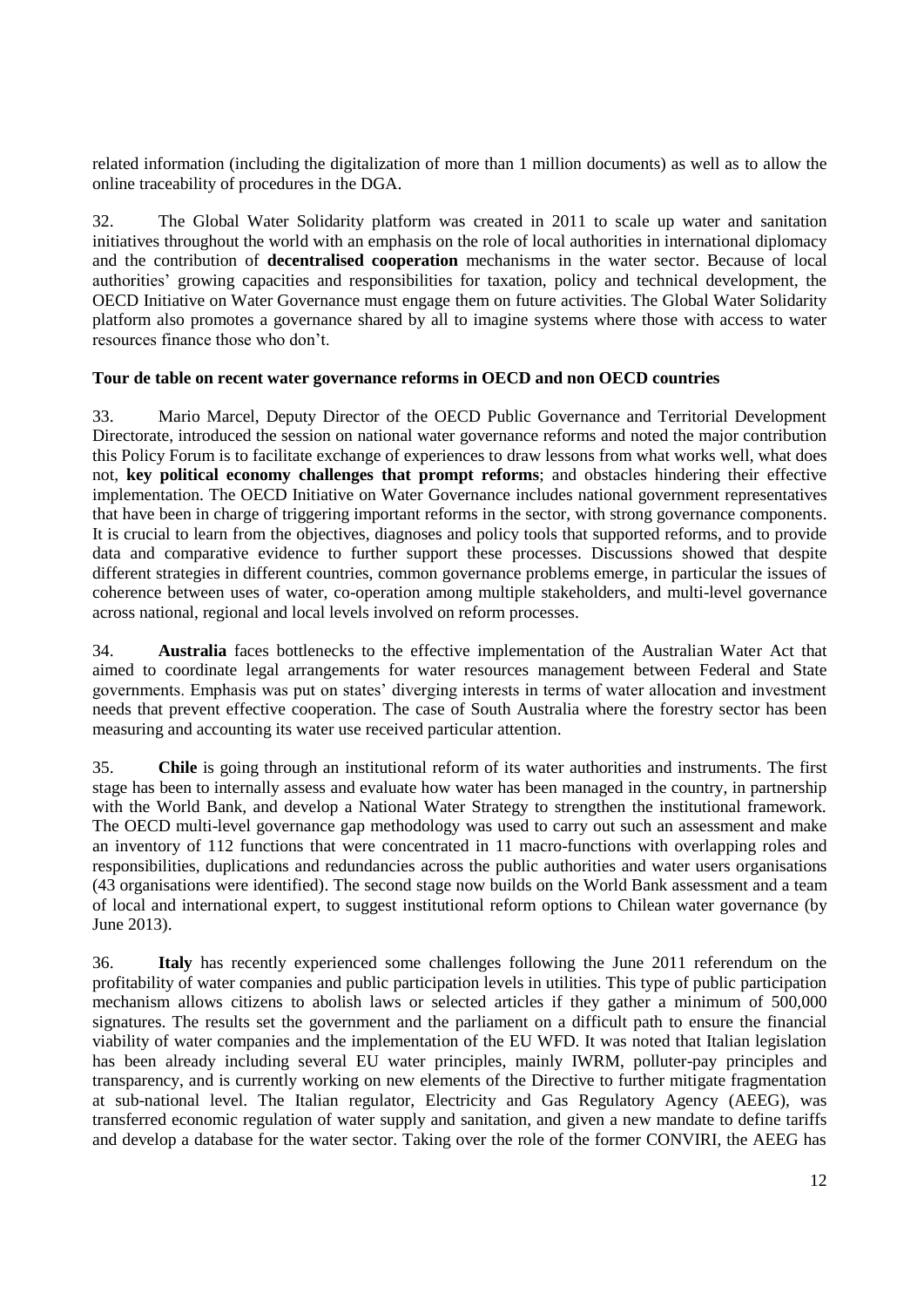worked to maintain the balance between hard regulation and soft law and to involve participation by means of better regulation approaches. Note that the 2013 *OECD Environmental Performance Review of Italy* (click [here](http://www.keepeek.com/Digital-Asset-Management/oecd/environment/oecd-environmental-performance-reviews-italy-2013_9789264186378-en) to access  $\tilde{t}$ ) has a chapter dedicated to water governance that points out key challenges and policy options in river basin management and financial sustainability of the water sector in Italy.

37. The **Netherlands** has developed adaptive water management programmes to fit the water governance system to future challenges, especially in the face of natural disasters and flood risks. The Dutch Delta Programme provides an agenda of measures for the next 50 to 100 years, engaging all levels of governments and stakeholders, to commit to 2 goals: ensuring fresh water supply and keeping the country safe. A Delta Commissioner, appointed for 7 years, works in a participatory decision-making fashion to consolidate annual proposals for the Parliament. It was noted that preventive approaches can also face strong bottlenecks to mobilise necessary funding in a context of economic crisis and fiscal consolidation. The sense of urgency (vs. long term risks or concerns) is clearly an incentive to cut public expenditures.

38. **Portugal**'s water sector has faced major governance reforms in the face of economic crisis and fiscal consolidation. The 2005 Water Law instituted five river basin authorities to work closely with local stakeholders and prepare river basin plans for the WFD implementation. Polluter-pay and user-pay principles were applied but the recent consolidation measures have somewhat diverted water levies to other uses and sectors. Centralisation of financial resources management was accompanied by re-centralisation of the river basin authorities into the environmental agency and has slowed down the reform process.

39. **South Africa** has experienced several legislation changes in the water sector since the 1994 comeback to democratic rule, including the 1997 Water Service Act and the 1998 National Water Act. South Africa is currently conducting a water allocation reform to provide access to water for those who were denied based on historic riparian rights. It includes a new compulsory licencing based on public interest but provisions of the law have proven difficult to operationalize in a context of weak regulation and inexistent definition of "public interest". For water supply service, the principle of free basic water was introduced to be implemented by municipalities where cross-subsidisation happened. Current water governance challenges include the weak sub-national financial base preventing effective implementation of legislation and hindering the maintenance and operation of infrastructures. Efforts are conducted to better align water with other sectors and a *National Water Resource Strategy* was prescribed to define how water should be managed at national level with regards to transboundary water management and inter-basin transfers. The strategy will also address water and wastewater for sustainable growth development and support the decentralisation drive under which 9 catchment agencies were created. Further efforts concern the introduction of water resources management charges to create a revenue base for water management; the consolidation of the Reserve for the right to water and right for the environment; the tentative creation of a national regulator (under the Ministry); the development of indicators for intangible adequacy index, in partnership with the University of Oxford, to monitor public participation progress; the creation of an incentive Blue and Green drop system for municipal water treatment; and the creation of water accounts.

40. **Sweden** is a good example of how to engage local actors and develop reliable scientific data to support water reform processes. The creation of the Swedish Water and Marine Agency helped foster integrated approaches and better distribute funding across local initiatives. Also, 16 environment targets were recently adopted by the Parliament among which 3 are of relevance for marine water management.

41. **France** water management model is characterised by 6 river basin participatory committees and their executive water agencies, an integrated approach, and environmental taxation based on polluter-pay

<sup>7</sup> [http://www.keepeek.com/Digital-Asset-Management/oecd/environment/oecd-environmental-performance-reviews](http://www.keepeek.com/Digital-Asset-Management/oecd/environment/oecd-environmental-performance-reviews-italy-2013_9789264186378-en)[italy-2013\\_9789264186378-en](http://www.keepeek.com/Digital-Asset-Management/oecd/environment/oecd-environmental-performance-reviews-italy-2013_9789264186378-en)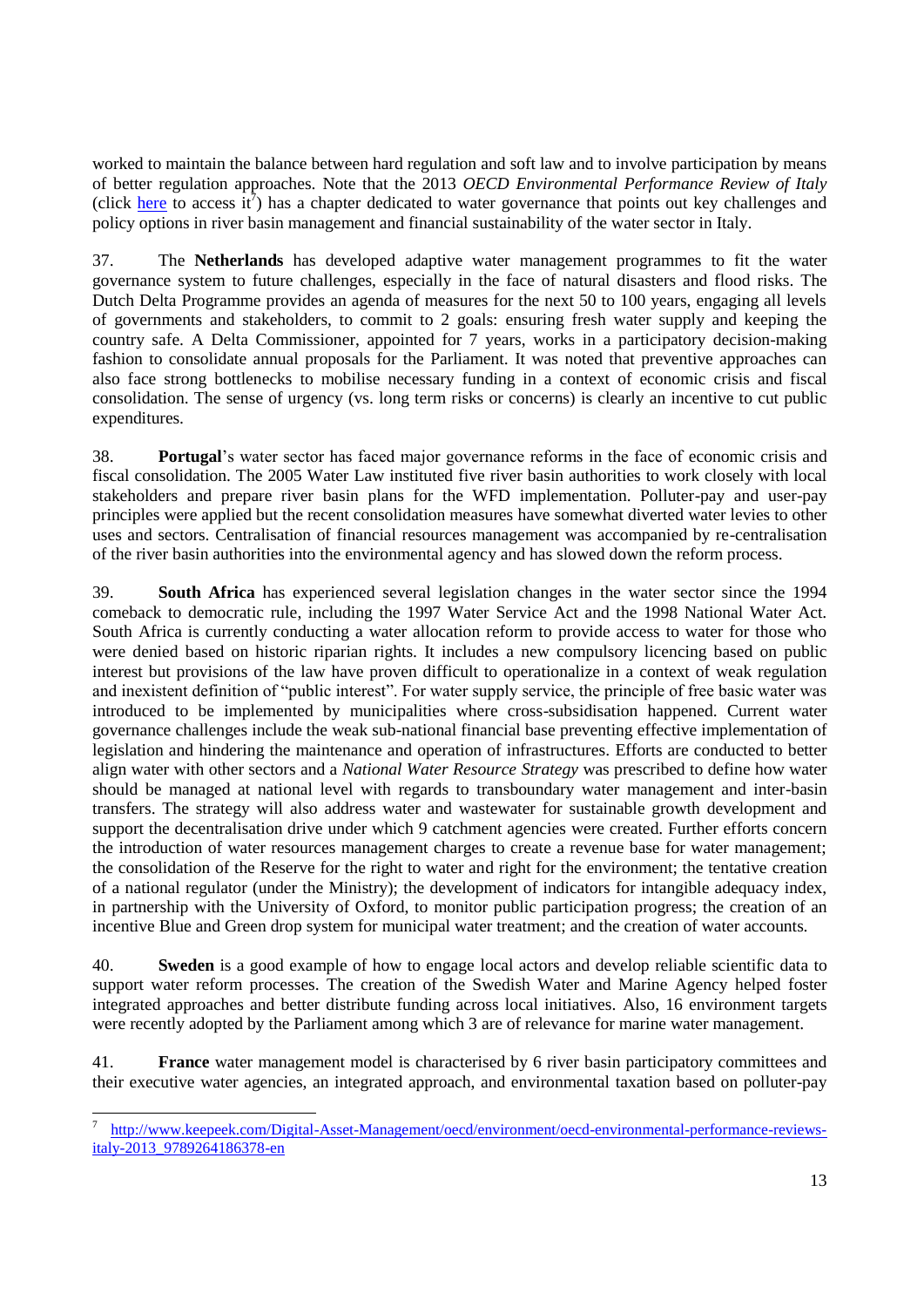and user-pay principles. The 2013 Organic Budget Law confirmed the  $10<sup>th</sup>$  programme of the water agencies and committed to a 13 billion Euro investment over the next 5 years. Recent reforms have focused on the social acceptability of water tariffs and the redefinition of tariff rules for more transparency; the creation of users' consultative committees in large cities' public water utilities; and the establishment of a National observatory of water and sanitation operators. In the framework of the Committee for the modernisation of public action, a nation-wide evaluation of public policies was launched early this year. The water sector in particular will be one of the first policies to be reviewed, by the summer, and discussed during the General Conference on Environment in fall 2013.

42. **Mexico** engaged important reforms in its water sector, and benefited from OECD guidance in 2012 as part of the policy dialogue *Making Water Reform Happen in Mexico* (click [here](http://pac-apps.oecd.org/kappa/Publications/Description.asp?ProductId=149757) to access it<sup>8</sup>). A new administration took over in December 2012, and is reviewing the existing national water legal framework, including the development of a new National Water Law, and the preparation of a new National Water Programme to develop water policies for 2013-2018 in cooperation with regional and local authorities. A General Law on water supply and sanitation is also under way to accommodate the recognition of the Human Right to Water and Sanitation. The Mexican presidential address on the World Water Day reiterated 2 messages: the status of water as a national security matter and the importance to have a public water policy of rationality and responsibility; and a line of action to be focused on adequate and affordable water services, water for food security, sustainable water management, and water security.

43. **Brazil** currently faces governance challenges to coordinate water policy across federal and state government levels. Water is mostly a state issue in the country and the implementation of federal water legislation in a context of legal fragmentation between the General Water Law and the 27 state water resources laws is a critical challenge. The *National Water Management Pact* recently launched is a positive step to encourage output-based performance and reward mechanisms to support political initiative. Overall, 50 million dollars will be transferred in the next 5 years to manage these agreements between the National Water Agency and states, with targets jointly decided and approved by state water commissions. A policy dialogue on water governance in Brazil will be carried forward by the OECD to provide the framework and evidence for customised water management Pacts and assess allocation mechanisms. The "*InterAguas*" programme, co-financed by the World Bank, provides useful instruments to coordinate sectoral policies and promote cross-programmes such as the water security national plan on flooding, water supply and regional development, co-coordinated by the National Water Agency, the Ministry of cities and the Ministry of integration. Note that Brazil will be a candidate to host the 2018 WWF.

44. The **United Kingdom** water governance system is characterised by a central legislature, an environmental regulator with river basin implementation approaches, participatory mechanisms and an oversight economic regulator (OFWAT) for the 10 regional companies managing drinking water and sanitation. In 2012, the UK Environment Agency published a "*Case for Change – Current and future*  water availability" (click [here](http://cdn.environment-agency.gov.uk/geho1111bvep-e-e.pdf) to access it<sup>9</sup>) with proposals and advice to support water reform and fit water policy for the future. Climate change and population demand growth are priority topics. On-going reforms have focused on drafting a more dynamic water allocation system, revising the water security planning approach and calling for more economic incentives and competition among the water and sanitation companies. The recent creation of an environmental regulator for Wales is a new challenge in terms of cross-border catchment that will entail a new approach to competition and allocation.

45. **Korea**'s current obstacles to water reform and water projects include the lack of participation and collective approach, competing interests hindering local water projects, and the weight of strong interest

 8 <http://pac-apps.oecd.org/kappa/Publications/Description.asp?ProductId=149757>

<sup>&</sup>lt;sup>9</sup> <http://cdn.environment-agency.gov.uk/geho1111bvep-e-e.pdf>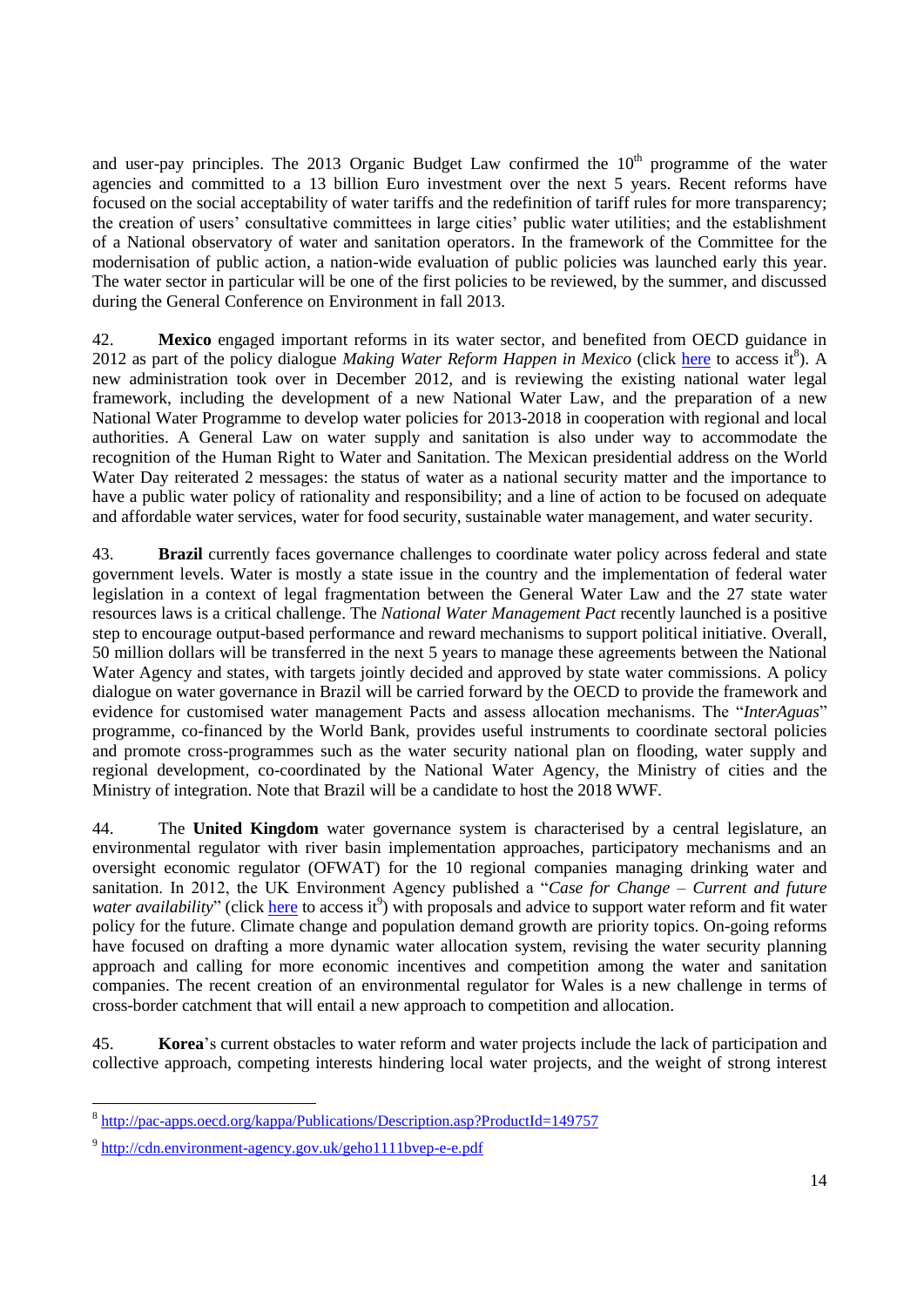groups in decision making processes. On-going efforts focus on water allocation projects and demand/supply analysis to conduct environmental impact assessments and evaluate social and economic benefits of water projects.

#### <span id="page-14-0"></span>**Group discussion on meeting the water governance challenge in cities and their hinterland**

46. Yves Leterme, OECD Deputy Secretary General, welcomed participants. He underscored the critical priorities toward solving institutional and territorial fragmentation, enhancing public participation, and re-thinking water systems towards more adaptive and flexible approaches, and raised the question of the appropriate "scale" to address such challenges. Managing water for future cities requires a close look at how to bridge the mismatch between administrative and hydrological boundaries through effective governance mechanisms.

47. Blanca Jimenez Cisneros, Director of the UNESCO Water Sciences Division, expressed her support to the OECD Initiative on Water Governance as a milestone contribution to the 2013 UN International Year for Water Cooperation. She noted that the main principles needed to achieve water governance are well understood but need to be included, along the concept of water security, in the debate on the Sustainable Development Goals and in the future global post-2015 agenda.

48. OECD Secretariat then provided context for the discussion on **water policies for future cities**. Projections estimate that 70% of the world population will be living in cities by 2050, which will present significant challenges for the water sector and economic dynamics. In 2013-2014, the OECD will look at the specific set of challenges urbanisation will raise for developed and emerging economies' water sector and the need for drastic change of policies in three major areas: i) financial sustainability to ensure business models for water utilities are fit for the future, and the associated governance bottlenecks and regulatory gaps; ii) water innovation in urban settings with regards to greening infrastructure and water reuse; and iii) urban-rural linkages and the interaction between surface and groundwater. A group discussion then started with delegates.

49. The OECD Initiative on Water Governance was invited to pay attention to **delta cities** and their evolutions in the next decade, particularly in Asia, because water safety needs to be on current and future political agendas especially for city safety plans, the maintenance of water systems and the development of urban-river basin approaches. The Jucar basin can provide an interesting case study to address water scarcity through the increasing role of water reuse and water quality regulatory framework as incentives for water efficiency, in particular since the 2007 adoption of a national regulatory framework for water reuse in Spain that has proven difficult to implement in the agricultural sector. Governance practices related to the use of **non-conventional water resources** to solve water scarcity and drought should also be addressed in the OECD project.

50. The **city of Paris** currently faces water governance challenges. The water supply chain lies on a technical approach to water and sanitation service with large networks and infrastructure dating back to the 19<sup>th</sup> century and built without coordination with the neighbouring communities. In recent years, urban trends in Paris raised the question of a metropolitan approach to water management to include more stakeholders in decision-making. The city administration has set-up a three-faceted approach: a *territorial approach* with new contracts emerging between Paris, authorities in the hinterlands and farmers to develop a tighter cooperation between the supplying areas and the cities; a *democratic approach* with the creation of Paris' Observatory on Water that gathers trade unions, elected officials, users associations and academics to discuss urban water challenges in Paris; and a *public governance approach*, with the return to a publicly owned and managed water service operator to clear water supply management from financial reasoning. Pricing of water has been a key question, after the recognition of the Human Right to Water and Sanitation, through social welfare. On-going debates aim to design a new approach to pricing that can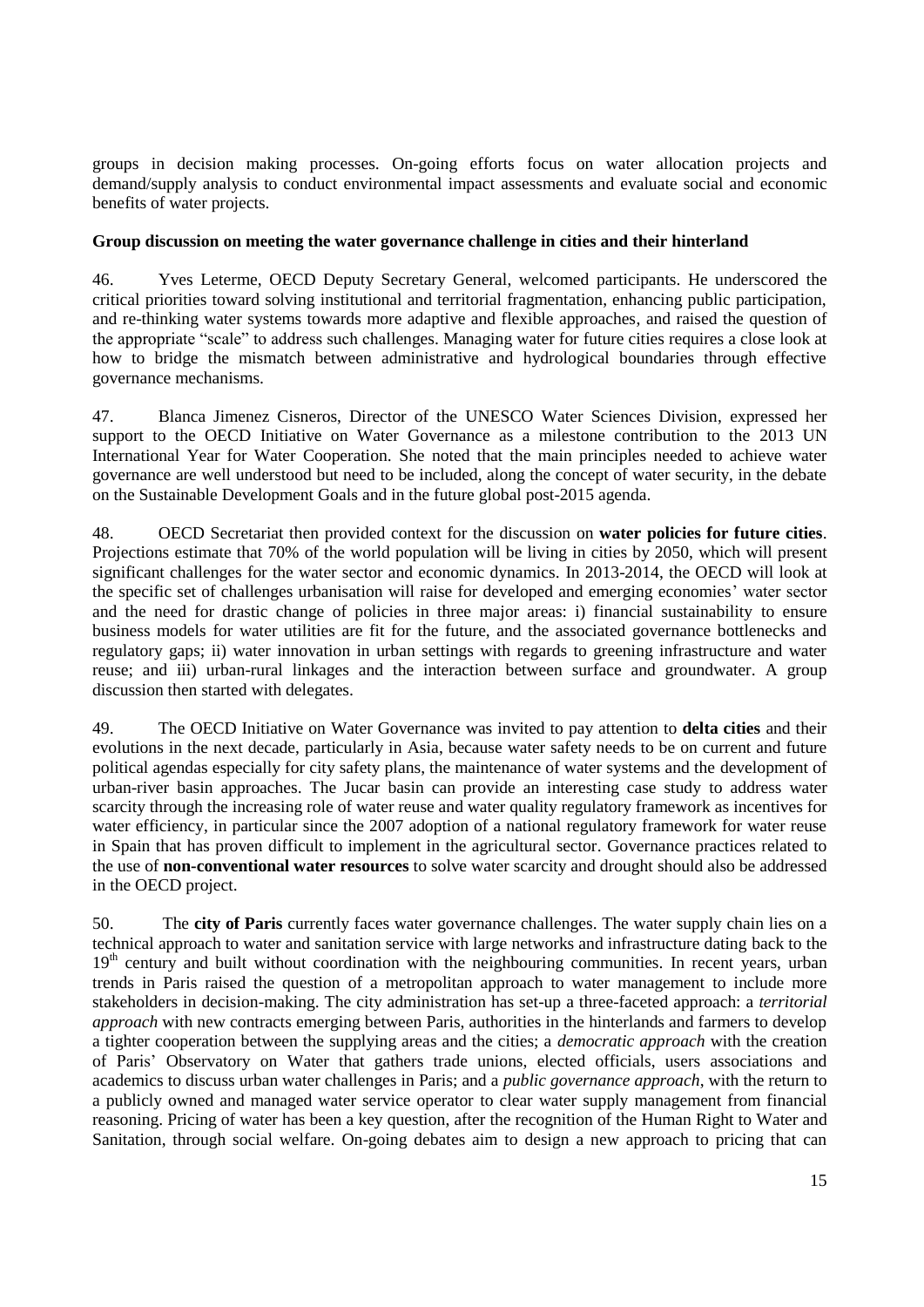integrate environmental services and social policy. Note that a metropolitan conference on water and sanitation in the Paris area was organised on 2 April 2013 in Paris, France (clic[k here](http://www.google.fr/url?sa=t&rct=j&q=&esrc=s&source=web&cd=2&ved=0CEMQFjAB&url=http%3A%2F%2Fwww.parismetropole.fr%2Fspip.php%3Fpage%3Dtelechargement%26id_document%3D1050&ei=NmJxUbr3LYmKON_HgJgP&usg=AFQjCNHzE3QUd3fAQqwKtCZhKr6gm8Ni4w&sig2=nXgLiLqXs9ma1XVFD48B_A&bvm=bv.45373924,d.ZWU&cad=rja) to access it).

51. Several governance challenges face urban water management in **Italy,** especially the financing gap that arose after the 2011 referendum on water services management. Italian utilities can no longer cover the return on investment costs causing critical consequences on on-going and planned infrastructure investment. Investment needs are currently of 65-40 billion Euros for the next 25 years. A recent positive step is the creation of an independent regulatory authority in Italy to determine tariffs at national level, guarantee the impact of full-cost recovery principle, including environmental and resource costs, and trigger a virtuous circle for the implementation of economic aspects of river basin management planning.

52. **Asian cities** face particular institutional fragmentation in the water sector, as well as limited stakeholder engagement in development processes, and weak regulatory frameworks despite improvement in recent years. ADB operational plan for 2012-2020 and *Green Cities Initiative* will look at urban planning and urban management practices through several city case studies in South-East Asian countries including Myanmar, Philippine, Vietnam and Thailand, and formulate guidelines to develop comprehensive urban management plans. For the Asian/Pacific region, K-Water called upon the Initiative to look at solutions to help water professionals better communicate and co-ordinate with land-planning decision-makers, on issues such as the misalignment between land policies and flood protection measures. Australia provided additional remarks on the tensions between the Federal state and sub-national units as regard urban water issues and suggested further discussions to encourage common understanding among institutions involved in urban water governance.

53. Delegates exchanged views on the relevance and timeliness of urban water governance challenges and the crucial role the OECD Initiative on Water Governance can play to address them. Extensive remarks focused on the need for research on specific aspects of urban water management such as the **institutional design** that can drive effective urban water reforms; the necessary **coordination** of mayors, lobbies, business and regulators to create osmosis among urban water actors; new approaches to deal with **competing economic** and **political needs** among public and private actors; and the question of the **urban "water poor"** with regards to the informal water sector. Delegates highlighted several key urban water governance gaps: the lack of **capacities** at city level among officials and regulators; the lack of sustainable **business models** for water and sanitation services; **financing**, cost recovery and progressive charges; and **corruption** practices in water metering and collection of fees. Note that the UNESCO Series on urban water, the report "*Urban water conflicts*" (UNESCO, 2012) and the *Turin Index on default payment for local services* were mentioned as possible contributions to the Inventory of water governance tools, initiatives and platforms prepared by the OECD.

#### <span id="page-15-0"></span>**Tour de table on recent water governance reforms in OECD and non OECD cities**

54. Claire Charbit, OECD Secretariat, initiated the discussion with a presentation of the Territorial Development Policy Committee (TDPC) work on cities and urban-rural linkages, putting forward the role the OECD Initiative on Water Governance can play as a gateway for interacting with other urban sectors, actors and approaches. The TDPC definition of **functional urban areas** can help identify the institutions involved in urban water issues, the effective coordination mechanisms to adopt, and the good governance approaches to converge various interests and objectives towards efficient water management for the citizens. Attention was also brought on the relevance of recent OECD work on green cities, policy making after disasters, and sub-national public investment principles to provide a methodology and tools to feed the discussions on good urban water governance practices.

55. Urban water management reforms in **Portugal** led to the creation of 18 state-owned regional companies to produce quality bulk water for municipalities that remained responsible for supplying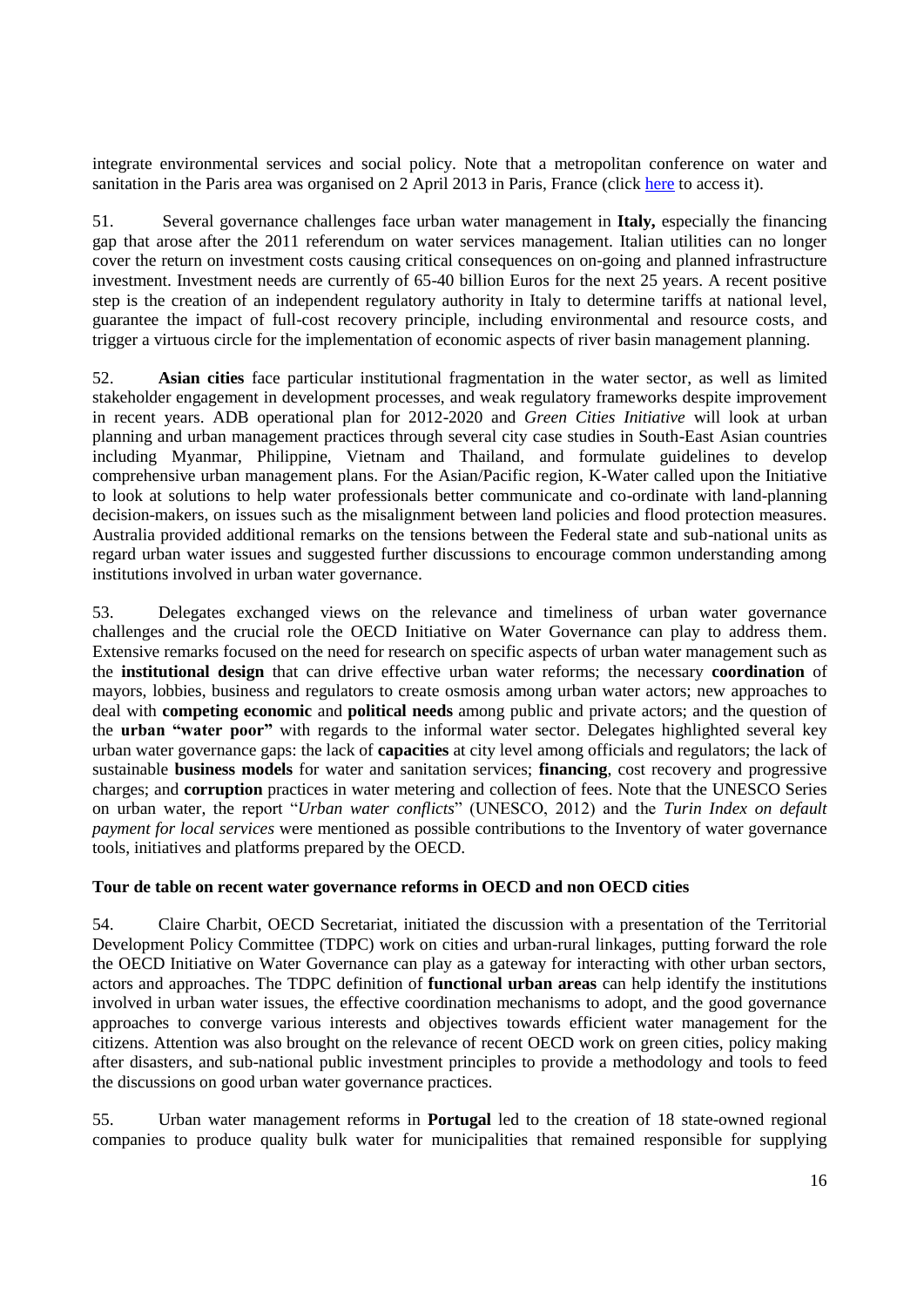households through retail services. This model of state-municipalities partnerships has been responsible for the effective absorption of EU cohesions and regional development funds. Up to now, 85% of municipalities have joined this system while the largest ones have maintained their own water operators and others have signed concession contracts with private utilities. The reform also created an independent regulator, ERSAR (water, sanitation, solid waste), to improve the legislative framework, set prices, control quality, strengthen capacities at municipal level and create an open database on service quality performance across 500 companies.

56. **South Africa**'s urban water situation is characterised by an unequal access to water and sanitation, especially in rural settings; a lack of capital investment at local level to maintain infrastructure; unregulated tariffs that drive prices up for end users; and a lack of legal compliance with discharge requirement. The South African legislation has made a clear distinction between water resources management and water and sanitation services but is now considering streamlining the two separate laws to create a continuum. South Africa put a particular focus on the current challenge of pricing and the need for sound regulation and economies of scale to raise revenue and support municipalities.

57. Discussions also shed light on the importance of **contextualising governance issues** to lift ambiguities between developed and developing countries to better analyse issues such as unconventional access, the informal sector, trends on population growth, and urban sprawl. Solutions for better governance exist but the call for economic growth and development often hinders good coordination in countries. IRD called upon the Initiative to focus research on analysing ex-ante and ex-post cost-benefit analysis to show the **economic and financial costs of sub-optimal governance**, to develop conditionality in support of good governance and better inter-institutional relations.

58. Several delegates advised the OECD Initiative on Water Governance to look at issues of **competing uses**; urban water **quality standards** in productive sectors; transparent **participatory approaches** to water pricing; and the appropriate levels of **skills** for water supply and sanitation. Note that the IWA-IUCN Initiative "*Nexus dialogue on water infrastructure solutions*" (click [here](http://www.waternexussolutions.org/1x9/about.html) to access it<sup>10</sup>), the GWP-Med papers "*Urban water and Sanitation*" (2006) and "*Integrated Urban Water Management*"  $(2012)$  (click [here](http://www.gwp.org/Global/The%20Challenge/Resource%20material/GWP_TEC16.pdf) to access it<sup>11</sup>), and the GWP-Med project "*Sustainable development for European cities and regions*" project were mentioned as possible contributions to the Inventory of water governance tools, initiatives and platforms prepared by the OECD.

## <span id="page-16-0"></span>**Group discussion on the strategic orientations of the OECD Water Governance Initiative**

59. Delegates were invited to exchange views on the expectations, commitments and next steps needed for the OECD Initiative on Water Governance to develop **concrete outcomes** for the 2015 WWF and beyond, which could potentially include the Observatory and Principles on water governance.

60. UK Environment Agency underlined that the Initiative should play a role of **advisory body** to help governments take the needed steps for effective water governance reforms and provide examples of best governance arrangements and **good practices** through **peer-review** studies to highlight the situation in each country and show ways forwards. WIN acknowledged the importance of defining **thematic clusters** based on commonly identified governance gaps to structure the activities of the Initiative and raised the need for a **communication strategy** to engage with relevant "out of the water box" partners, involve the media and share knowledge and expertise with a wider audience. WBCSD noted the Initiative should rely on the **6 governance targets** to serve as guidelines for actions. Several delegates called for more guidance on the methodological and operational framework of the Initiative to have a transparent process for the

<sup>&</sup>lt;sup>10</sup> <http://www.waternexussolutions.org/1x9/about.html>

<sup>&</sup>lt;sup>11</sup> [http://www.gwp.org/Global/The%20Challenge/Resource%20material/GWP\\_TEC16.pdf](http://www.gwp.org/Global/The%20Challenge/Resource%20material/GWP_TEC16.pdf)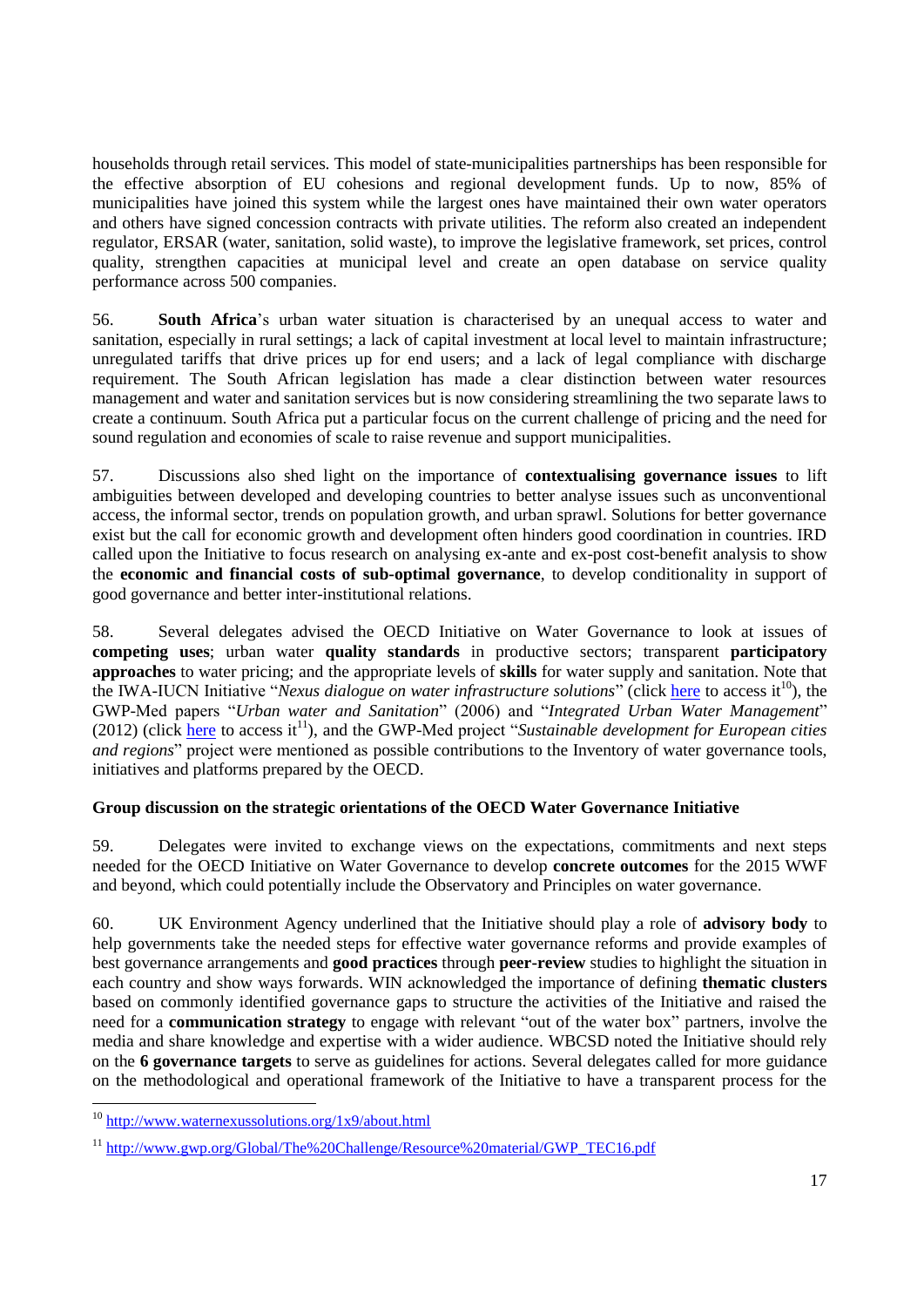selection of **case studies**, and to ensure the reliability and comparability of information. GWSP suggested organising a workshop on that last topic. Italy reminded the role that **OECD bodies, committees and tools** (ECO reviews, EPR, Green Growth programme) can play to support the work of the Initiative.

61. **UNESCO**'s proposed contributions include: i) data and methodological support in different water-related disciplines; ii) case studies to feed experience sharing; iii) information on groundwater and transboundary management; and iv) connections with university and training centres. **INBO** committed to support the OECD Initiative on Water Governance with 2 contributions: i) the engagement of its members and regional sub-networks to provide case studies when relevant; and ii) the mobilisation of International Network of Water Training Centres to relay the Initiative's key messages.

62. Several delegates showed appetite to lead thematic working groups. AIDA suggested a working group on the **specifics of legal systems** in support of water resources governance, and more specifically on groundwater in co-operation with UNESCO-IHP. FAO showed interest in leading a working group on **policy coherence** between water and agriculture in coping with scarcity. UNESCO-IHE proposed to lead 2 working groups on i) **capacity development** for water governance, and ii) water governance in the **digital age**.

63. The Chair then launched the discussion on the design of an **Observatory on water governance**. The OECD forthcoming *Observatory on Public Sector Innovation* was presented as an example of process to follow if an Observatory on water governance is set-up. In a context of financial and fiscal crisis, and increasing citizens' expectation for new channels of service delivery, the Observatory on Public Sector Innovation was collaboratively developed with OECD member countries, private and academic partners as a community platform to map existing initiatives and practices across countries; promote the notion of innovation as a response to fiscal consolidation and service delivery improvement; and provide practical tools for practitioners.

64. UN Water Decade Programme has a Documentation Centre (click [here](http://www.zaragoza.es/ciudad/medioambiente/onu/en/ultimasPer_Onu) to access  $it^{12}$ ), which acts as a **web-based tool** for organising global water knowledge, and depository for UN publications and work on specific water themes. It includes an Index of information and experiences regularly updated. Setting such a platform proved complex and time-consuming to ensure accessibility, interactivity with social media, and data reliability. The OECD Water Governance Initiative could provide a **meta observatory** across existing water governance information centres to reduce transaction costs. Ways forward will imply defining classification criteria, alert systems and searchables.

65. The OECD Observatory on water governance could serve as a **one-stop-shop** gathering existing water governance initiatives, projects and programmes. If the decision is made to set up an Observatory, some sequencing in the design will be needed to move gradually from a non-invasive depository of knowledge to a **tool for discussion** and **advisory support**. Note that the UNESCO-GEF-FAO-WB groundwater governance project website (click [here](http://www.gwptoolbox.org/) to access it<sup>13</sup>), and the GWP toolbox (click here to  $\alpha$  access it<sup>14</sup>) and textbook on IWRM were mentioned as possible contributions to the Inventory of water governance tools, initiatives and platforms prepared by the OECD.

 <sup>12</sup> [http://www.zaragoza.es/ciudad/medioambiente/onu/en/ultimasPer\\_Onu](http://www.zaragoza.es/ciudad/medioambiente/onu/en/ultimasPer_Onu)

<sup>13</sup> <http://www.groundwatergovernance.org/>

<sup>14</sup> <http://www.gwptoolbox.org/>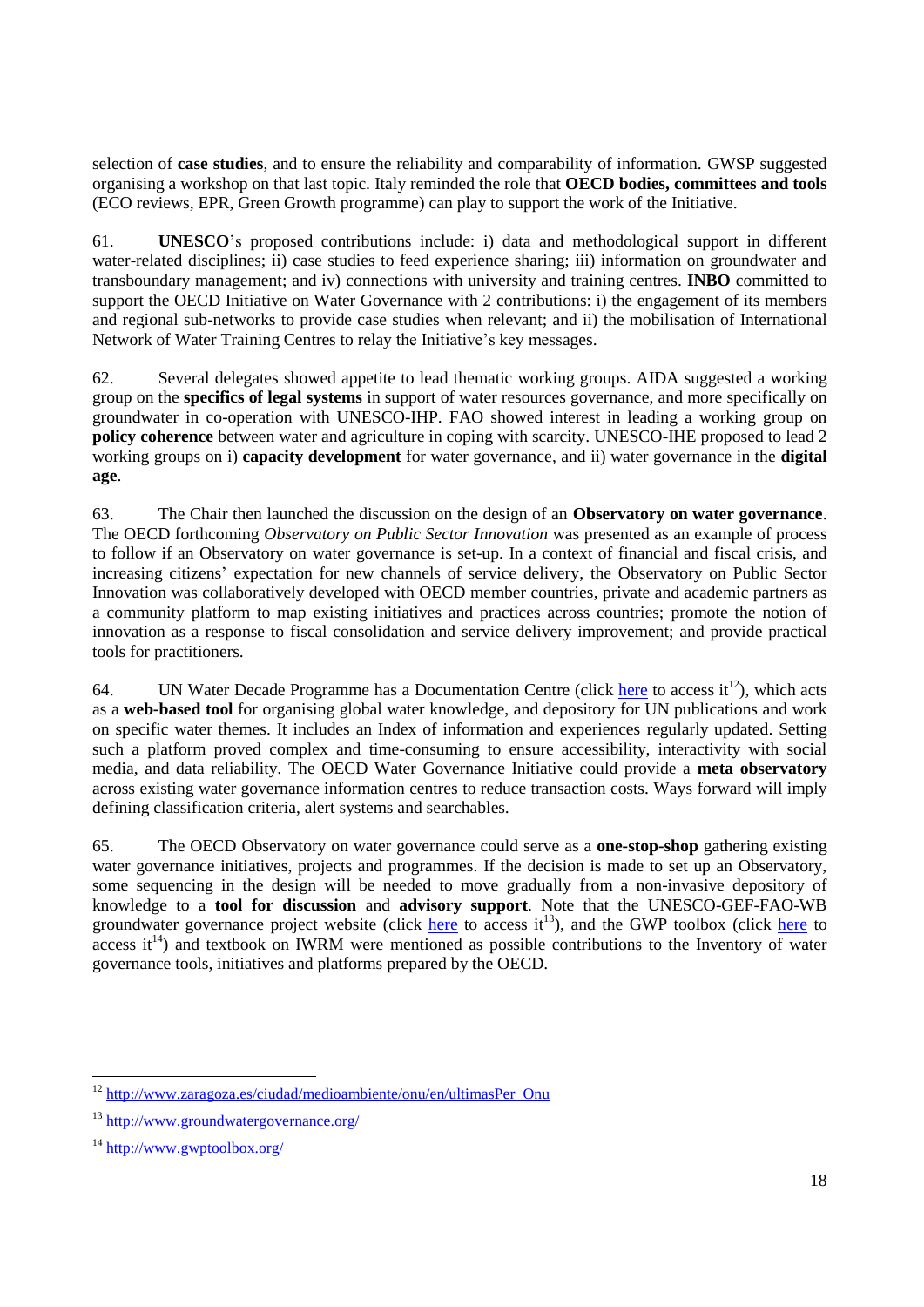#### <span id="page-18-0"></span>**On the road to OECD Principles on Water Governance**

66. The discussion was introduced by the need to develop a **pragmatic approach** to help implement the governance targets and get actors, within and outside the water sector, commit to action. There are many tools and indicators to identify effective and ineffective water governance practices, successes and failures, to equip governments with guidelines and incentive tools to better design and implement reforms.

67. FAO welcomed the design of OECD Principles on water governance, which can complement the on-going efforts focusing on water scarcity and the agricultural sector. FAO will address governance challenges associated with these issues, provide cases studies, and develop recommendations to measure the improvement in water productivity in specific contexts. The ultimate long-term objective is to help national governments implement recommendations to improve water governance for agriculture and food security. FAO advocated for including the water and agriculture nexus in the forthcoming OECD Principles on water governance.

68. WBCSD pointed to the value added for the **business community** of OECD Principles on Water Governance, and committed to activate its members to help in that process. The Principles could also serve as a tool to evaluate the progress of the six governance targets up to the  $7<sup>th</sup> WWF$ .

69. IRD underlined the strategic role OECD Principles on Water Governance and the Initiative could play in raising the profile of **governance as a factor of development**. "Good" governance indicators are often well-known but the challenge is to disseminate and implement them on the ground. There is a niche for the Initiative to fill this methodological gap and engage with donors, financial institutions, development agencies and local authorities to engage them as early as possible in dissemination processes.

70. When designing Principles on Water Governance, the Initiative should first **map current tools**  and remaining gaps to avoid overlaps and duplications. It was noted that the Initiative should focus on **fostering experience sharing** through **case studies** and good practices to analyse the influence of water governance instruments and methodologies **across different levels of government** and develop forwardlooking generational **priorities.** Note that WaterLex database on the Human Right to Water and Sanitation and the Toolkit for practitioners were mentioned as possible contributions to the Inventory of water governance tools, initiatives and platforms prepared by the OECD.

71. ADB support to the OECD Initiative on Water Governance will be provided through the *Green Cities Initiative***,** regional research and case studies on water governance, the organisation of regional and sub-regional events, and the engagement of ADB partners to pilot case studies on water governance in the implementation of investment programmes and projects.

## <span id="page-18-1"></span>**Closing remarks**

72. Rolf Alter, Director of the OECD Public Governance and Territorial Development Directorate, concluded the event, congratulating delegates on the **high level discussions** conducted over the 2 days. The OECD Initiative on Water Governance gathers a rich variety of points of views, experiences and expectations that make this **Policy Forum** irreplaceable and an invaluable contribution to tackling water governance challenges. He raised the important role of the Initiative in making governance a key piece of the solution to solve the water crisis and noted that the numerous projects mentioned during the discussions are a testament to the audience waiting for **solutions and actions**. He highlighted the comparative advantage of the OECD to engage with **governments** in a practical manner and that the OECD Initiative on Water Governance should build on this specificity to develop **principles of good policies for better water governance**, fed by case studies, as a collective solution for the Korea 2015 WWF.